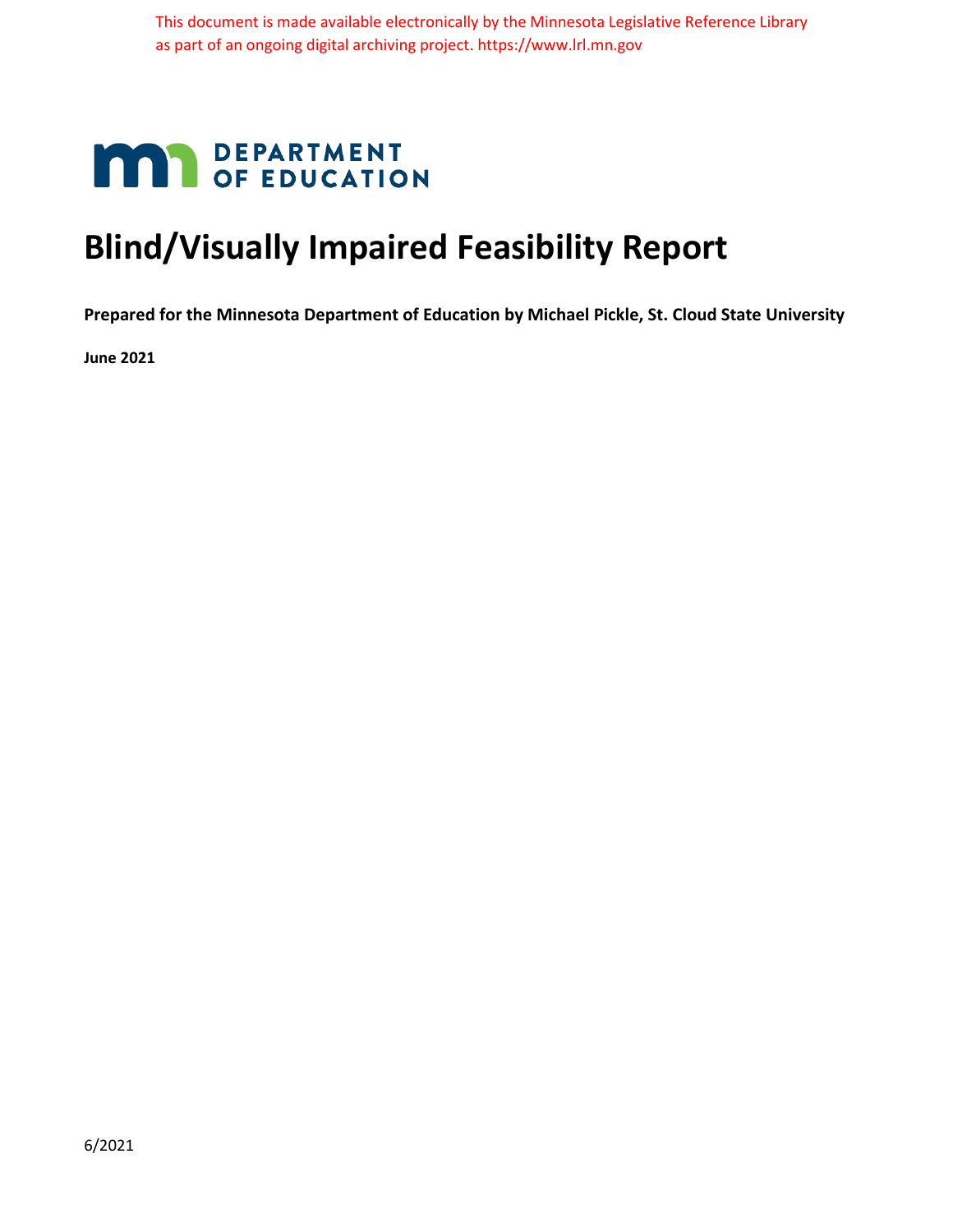## **Blind/Visually Impaired Feasibility Report**

Minnesota does not have an Association for the Education and Rehabilitation of the Blind (AER) accredited program for preparing teachers of the blind and visually impaired (TBVI). The supply and demand report identifies TBVI as a licensure area in Minnesota "where no teacher preparation program exists" (p. 32). The absence of a preparation program causes severe difficulties in addressing the shortage of TBVI educators in Minnesota.

## **Executive Summary**

Students whose vision is impaired to the extent that activities of daily living and the acquisition of skills are adversely affected qualify for special education services under IDEA. Across the United States, a shortage of teachers of the blind and visually impaired is extant. According to the Supply and Demand of Teachers in Minnesota: 2021 Biennial Report (Minnesota Department of Education), TBVI is identified as area with "a notably high demand for more professionally licensed teachers" (p. 32). Minnesota does not have an Association for the Education and Rehabilitation of the Blind (AER) accredited program for preparing teachers of the blind and visually impaired (TBVI). The supply and demand report identifies TBVI as a licensure area in Minnesota "where no teacher preparation program exists" (p. 32). The absence of a preparation program causes severe difficulties in addressing the shortage of TBVI educators in Minnesota.

For higher education institutions (IHEs), two issues contribute to the absence of programs for preparing teachers of the blind and visually impaired. Economic factors affect the viability and long-term sustainability of TBVI programs. Pedagogical and licensure related issues affect instructional delivery. Because of anticipated levels of enrollment, TBVI are unviable financially for IHEs. The creation and implementation of a TBVI preparation program would require extramural funding for an IHE. For a sustainable program, extramural funding would be required for three to five years. Some of these funds would be needed prior to courses being offered. These funds would cover costs related to hiring faculty, to purchasing equipment, and to obtaining program approval and accreditation. Costs would vary across institutions, but with a five year window, extramural costs of \$500,000 to \$700,000 per annum should enable an IHE to develop and maintain a sustainable program. After the initial extramural funding, programs should be sustainable based upon tuition recapture. In Minnesota, a TBVI program at the graduate level would require hiring one (1) faculty member who holds a doctorate in BVI and has applied experiences in K-12 classrooms. With a cohort model of candidates, 50- 75% of the faculty member's load would be delivering instruction to candidates.

With sufficient extramural funding and adequate resources for planning and for implementation, a TBVI preparation program is viable. Curriculum and accreditation standards could be via a focused program of study. Fully licensed teachers of students who are blind or visually impaired could finish their training and enter the profession within three (3) to four (4) years contingent upon institutional factors.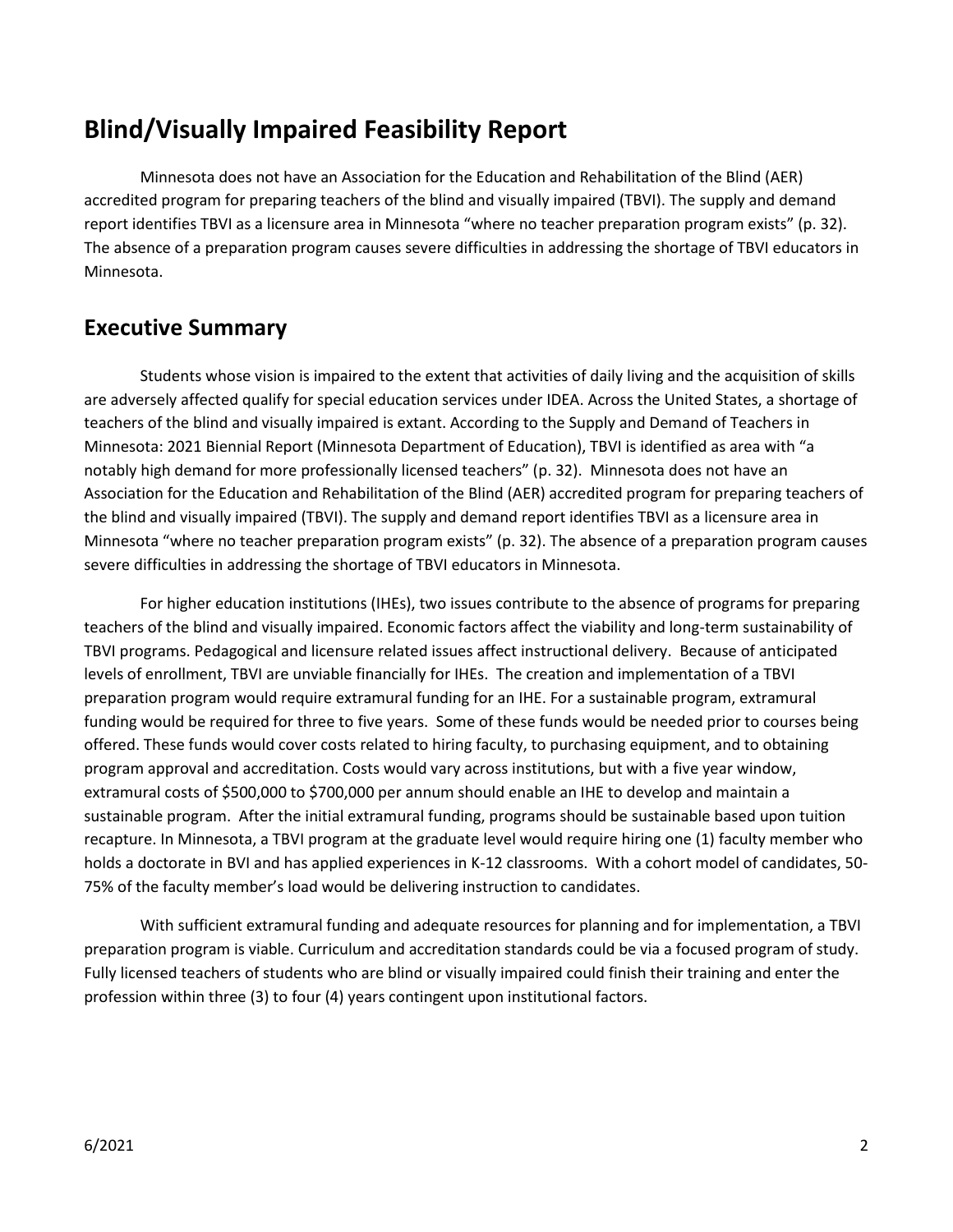## **Root Cause Analysis: Lack of TBVI Preparation Programs**

Manifold factors contribute to the absence of TBVI preparation programs. These factors arise at the level of higher education institutions and of potential candidates for TBVI preparation programs. Although some of the issues are interrelated, unique issues are extant for both groups.

In this section, factors that contribute to the absence of TBVI preparation programs are addressed. The review is organized thematically. First, the needs and exigencies of institutions of higher education are addressed. Second, factors that affect potential TBVI teaching candidates are reviewed. The section ends with a brief summary. The resulting structure for the section is

- I. Higher Education Institutions
	- a. IHEs and the Economics of TBVI Programs
	- b. Pedagogical and Licensure Issues for IHEs
- II. Issues for Potential Candidates
- III. Summary

#### **I. Higher Education Institutions**

For higher education institutions (IHEs), two issues contribute to the absence of programs for preparing teachers of the blind and visually impaired. Economic factors affect the viability and long-term sustainability of TBVI programs. Pedagogical and licensure related issues affect instructional delivery.

a. IHEs and the Economics of TBVI Programs

Over the last decade, the financial landscape of higher education has changed radically. The pool of traditionally aged college students has reduced, and state level financial support for higher education has lessened. These changes have adversely affected the budgets of colleges and universities, and as a result, institutions of higher education are developing approaches for addressing financial exigencies. One approach is eliminating low enrollment programs and classes.

For graduate courses to be financially viable and sustainable, enrollments of at least eight (8) to twelve (13) students are necessary. The range is a function differences in instructor costs, in tuition recapture, and in institutional overhead. The last TBVI preparation program in Minnesota was a consortium among a number of IHEs. Across three cohorts, the average number of students was slightly more than seven (7). If tuition recapture is the only source of revenue, this level of enrollment is neither viable nor sustainable in the current economic environment of higher education. For the previous consortium, extramural funding from the state of Minnesota augmented tuition recapture.

#### b. Pedagogical and Licensure Issues for IHEs

Extant teacher preparation programs in Minnesota for both special education and regular education do not have faculty that meet the Professional Educator Licensing Standards Board (PELSB) and Higher Learning Commission (HLC) requirements for teaching an array of courses related to students who are blind or visually impaired. To fulfill the PELSB requirements, faculty teaching these courses would need an advanced degree in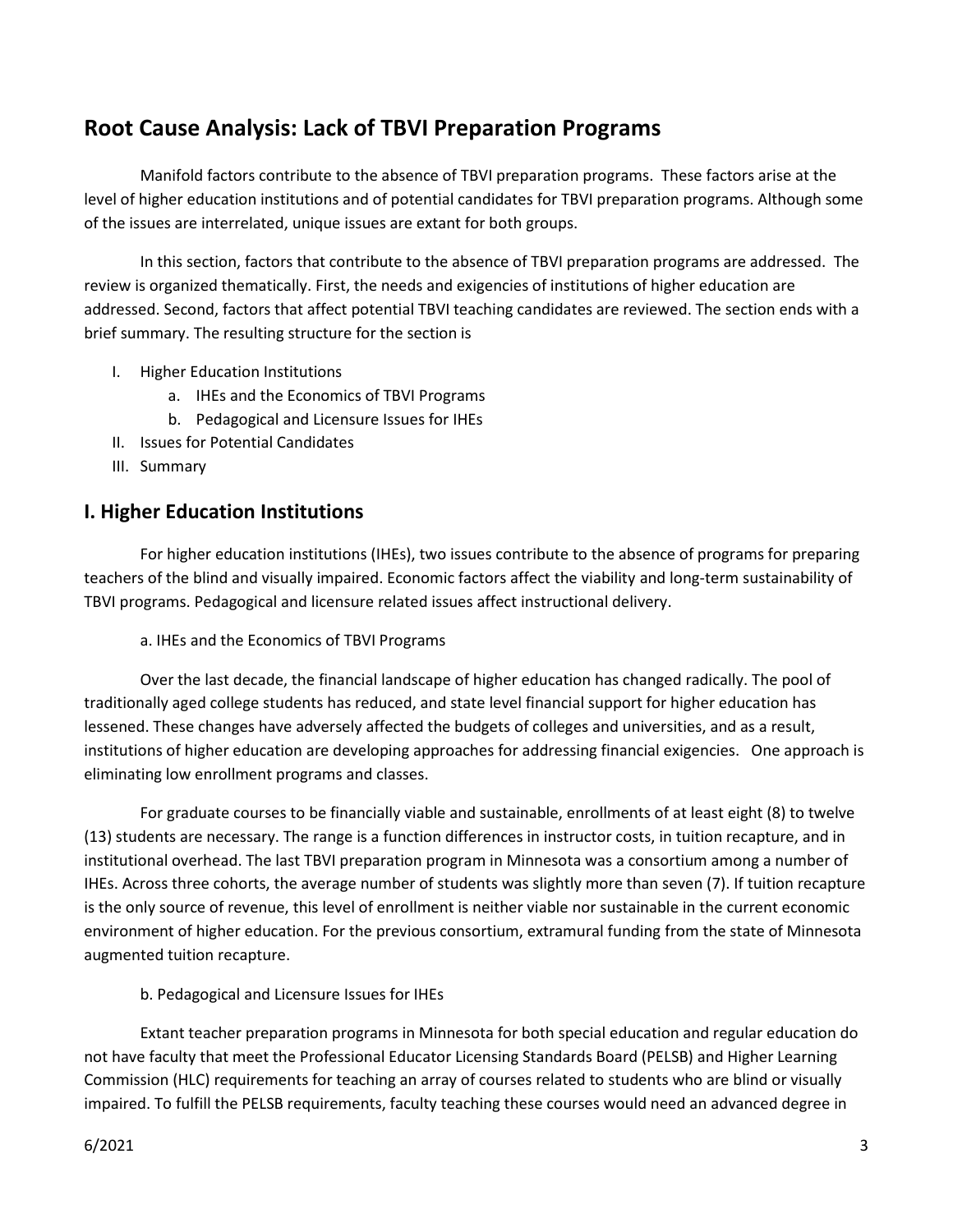TBVI and professional experience working with students who are blind or visually impaired. Because most TBVI programs are offered at the graduate level, the HLC would typically require that the instructor hold a terminal degree in the area. Exceptions to this condition are possible on a short-term basis, but a sustainable program would require a doctorate. Currently, no institution employs a faculty member who meets these criteria.

In addition to the issues related to faculty qualifications, IHEs would encounter additional barriers in initiating a TBVI program. Equipment, e.g., Braille devices, and curricular materials would be required. Courses within the program would require curriculum approval at the institutional and state level. Costs would accrue in addressing these needs.

#### **II. Issues for Potential Candidates**

Student concerns may attenuate the ability of IHEs to recruit potential candidates. First, access and availability of courses within a program are a concern. The previous consortium offered courses through a weekend model. The use of distance delivery for some courses could address access issues and make the enrollment of students from outside of Minnesota possible. Second, the duration of a licensure program is an issue. Extant programs in other states vary in the number of credits required for licensure. Depending on a student's training and professional experience, the required credits range from thirty-five (35) to fifty-seven (57) credits. Third, because the category of blind and visual impairments is a low incidence area, potential candidates are concerned about the availability of jobs and the ability to find employment in a different area if life circumstances change. Effective marketing of the program could address that TBVI is designated as an area of need and could potentially recruit students from other states.

#### **III. Root Cause Analysis of the Absence of TBVI Programs: Summary**

Myriad factors contribute to the absence of TBVI preparation programs in Minnesota. The principal issues are cost and student recruitment. None of the factors are without remedy.

For IHEs, financial exigencies make the creation and the implementation of TBVI programs difficult. Given likely low levels of enrollment initially, tuition recapture cannot cover the costs of program delivery. This is exacerbated by the costs associated with hiring faculty, the capital outlays for equipment, and the expenses associated with obtaining accreditation that occur prior to the enrollment of students. Extramural funding during the development of a program and during its initial implementation could offset these costs until a program becomes sustainable as a function of tuition recapture.

Initially, students would need to be actively recruited. The foci would be the availability of jobs working with students who are blind or have visual impairments, the benefits of working in the area, and the presence of the newly created program. Geographically, the nearest extant programs are in North Dakota, Michigan, Colorado. With augmented distance delivery, the potential market for candidates would be most of the upper Midwest and much of the central United States. If candidates enroll from these underserved regions, the sustainability of a program is enhanced.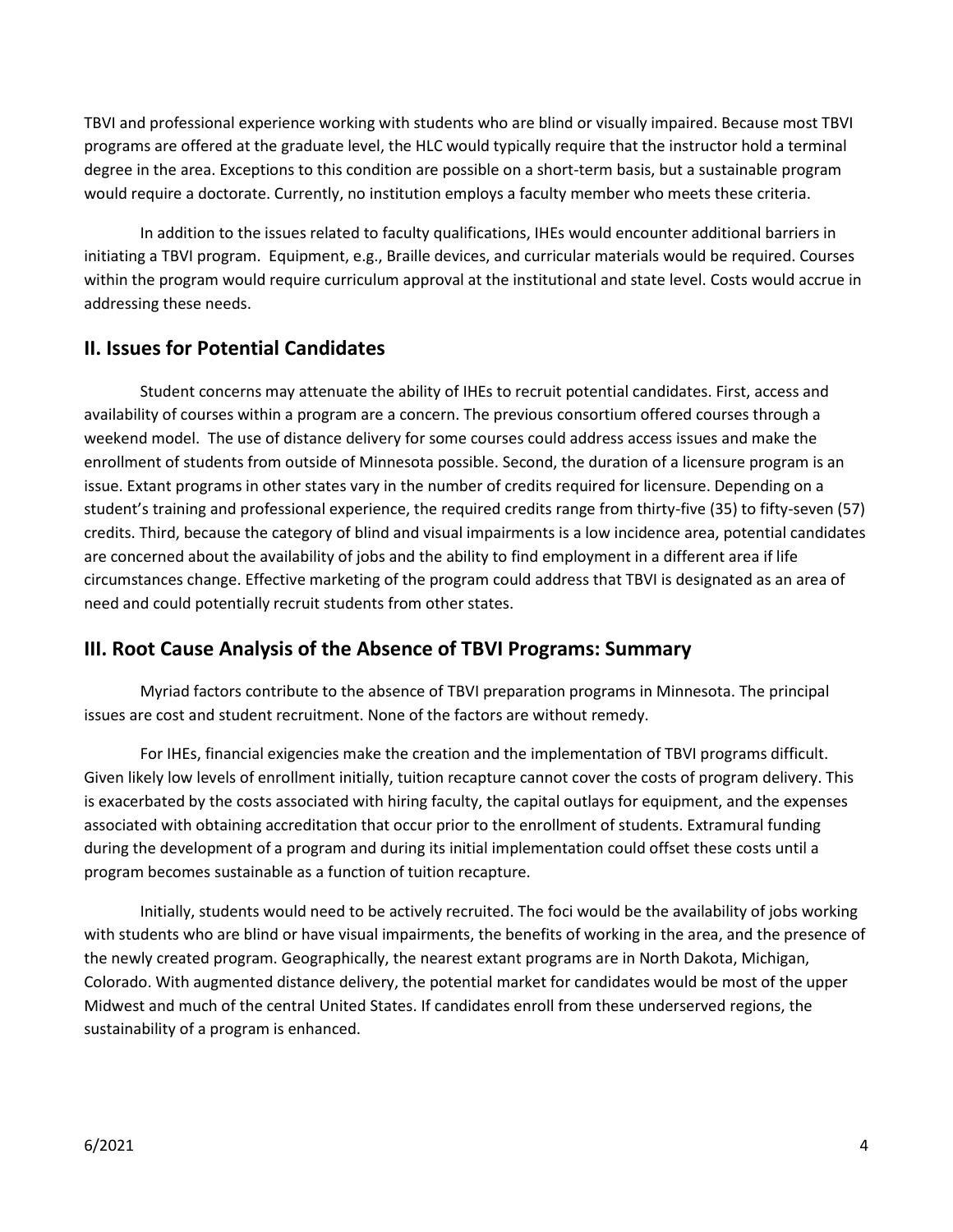## **Creating and Implementing a TBVI Preparation Program**

The creation and implementation of a TBVI preparation program involves completing a series of substrata processes and tasks. A qualitative critical path analysis is an emergent approach that attempts to identify the principal tasks and to structure the tasks in a manner that minimizes the number of steps and the amount of time to instantiate the final product. The qualitative critical path analysis for instantiating a TBVI preparation program involves four (4) critical paths: 1. Procedural and Institutional Tasks 2. Curricular Planning and Approval 3. Regulatory and Accreditation 4. Funding. The paths share some common elements. Some of the paths include tasks that can be completed simultaneously. Some of the paths and the concomitant task elements must be completed sequentially.

In the following sections, the processes of creating and implementing a TBVI preparation program are presented. The review is organized thematically. First, procedural and institutional tasks are described; these issues include obtaining approval from an IHE related to the creation of a TBVI preparation program. Second, curricular factors and concomitant accreditation issues are addressed. The resulting structure for the section is

- I. Procedural and Institutional Tasks
	- a. Administrative Approval
	- b. Staffing and Hiring
- II. Curricular Path
	- a. Standards of Effective Practice
	- b. Special Education Core Standards
	- c. TBVI Specific Standards and Methods
		- i. Course to Standards Alignment
		- ii. Program of Study
	- d. Institutional Review
- III. Regulatory Path
	- a. Licensing

## **I. Procedural and Institutional Tasks**

Two paths guide the procedural and institutional tasks. Prior to the development of curricular materials and the delivery of courses, the administration of an IHE will need to approve the development and the implementation of the broader program. Approval initially results from demonstrating that a need is extant. In this context, need can arise from pervasive student need, from addressing a community need, or from creating future opportunities. In addition to need, the long-term sustainability of a program must be demonstrated. After obtaining institutional approval, the processes associated with hiring faculty initiates.

a. Administrative Approval

In IHEs, administrative approval follows a hierarchical sequence. The process involves three (3) tiers of approval. First, a department's faculty and the department chair endorse the initiative. Second, the school level process continues. Approval from the dean and from affected departments is obtained. The process concludes with endorsement and permission from the university provost and university president.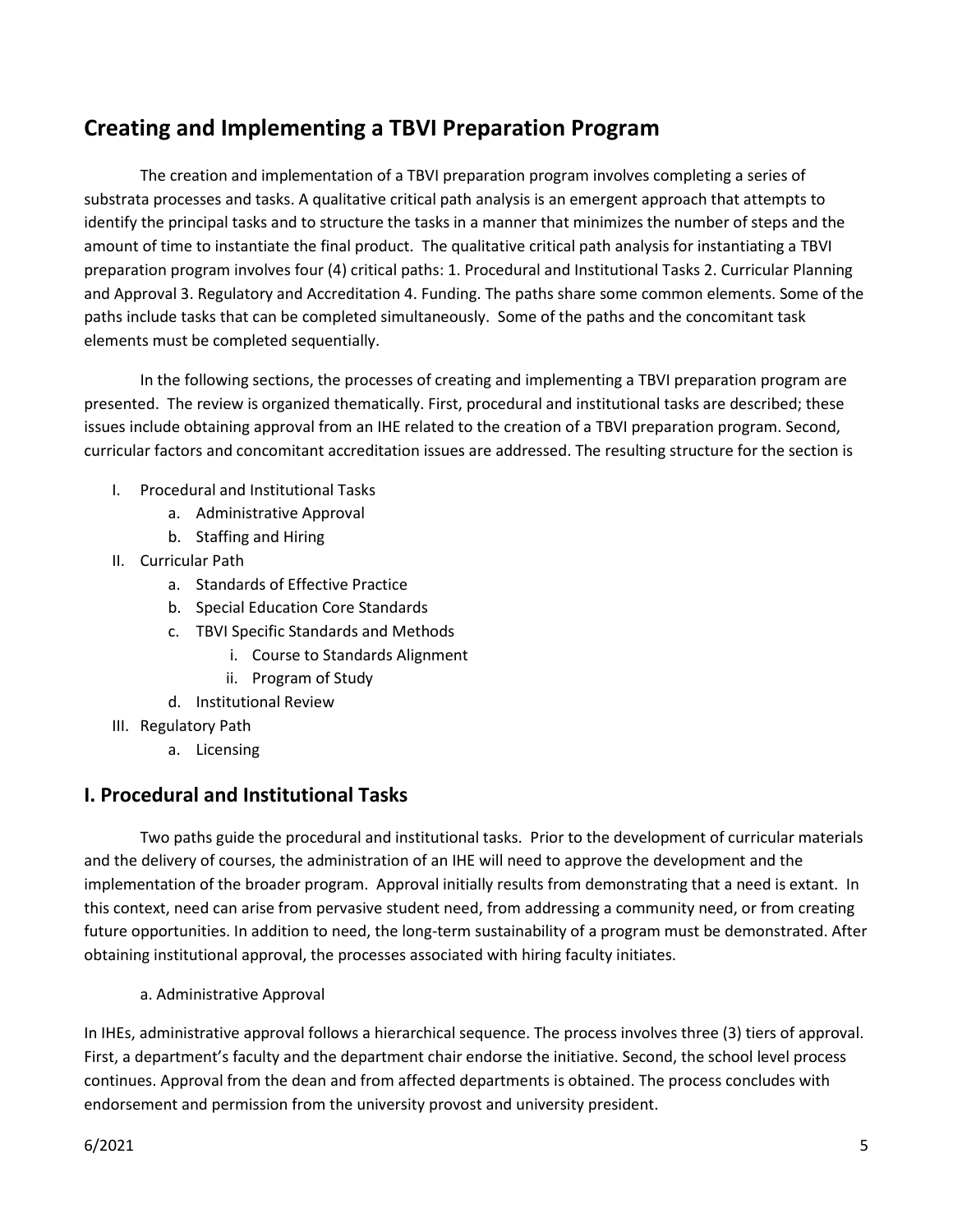#### a. Staffing and Hiring

Extant need does not support an undergraduate only option for a TBVI program. Currently twenty-six (26) TBVI teachers in Minnesota are categorized as Tier 1, Tier 2, or Out-of-Field permission. These educators hold baccalaureate degrees. Institutional structure also eliminates the completion of a TBVI program at the undergraduate level. Thus, a program would be a graduate certificate with a possible add on Master's degree. Given the graduate level focus, the principal faculty member directing the program would be required to hold a doctorate and have experience teaching students who are blind or visually impaired. All things being equal, from identification of need to hiring a candidate, the process is approximately ten (10) months. The process may take longer for a specialized candidate, and relatively few doctoral candidates in BVI graduate annually.

## **II. Curricular Path**

Given the absence of a TBVI program in Minnesota, the curricular path is more onerous than typical. A number of prerequisite tasks are required before the formal curricular review elements at the university level may begin. First, the degree to which the promulgated standards for TBVI programs can be integrated into existing courses needs to be determined. For special education programs in Minnesota, three categories of standards must be addressed: 1) the Standards of Effective practice, 2) the SPED Core, and 3) categorical and method specific standards within the category.

#### a. Standards of Effective Practice

The Standards of Practice address general features of pedagogy, classroom management, assessment, and relations among schools and community stakeholders. Most of these standards are equally applicable to both general education and special education standards, and these criteria are addressed in initial licensure programs. A TBVI preparation program includes very unique elements under the Standards of Effective Practice. A candidate who holds a teaching license in Minnesota and seeks a license in BVI will have mastered these standards. New courses will not need to be developed to address this set of standards.

b. SPED Core

The SPED Core standards address fundamental and foundational practices in special education. Representative areas include procedural safeguards, transition planning, individual assessment, behavior management, and instructional accommodations and adaptations. Faculty who teach such courses were surveyed to determine the extent to which their courses as currently structured addressed the needs of students who are blind or visually impaired. In Minnesota, programs that prepare special education teachers typically focus on four (4) licenses: 1) Academic and Behavioral Strategist (a cross categorical license that focuses on the needs of students with mild levels of disability) 2) Specific Learning Disabilities 3) Intellectual Disabilities 4) Emotional and Behavioral Disorders 5) Autism Spectrum Disorders. The SPED Core courses reflect these foci. According to faculty report, the courses as currently structured do not address the needs of the population with BVI and that minor adjustments to the course content and to the student learning outcomes cannot address these needs. SPED core courses with a specific focus on students who are blind or visually impaired were recommended. In some cases, faculty believed that courses could be combined if the specific focus was visual impairments and other disability categories were not addressed.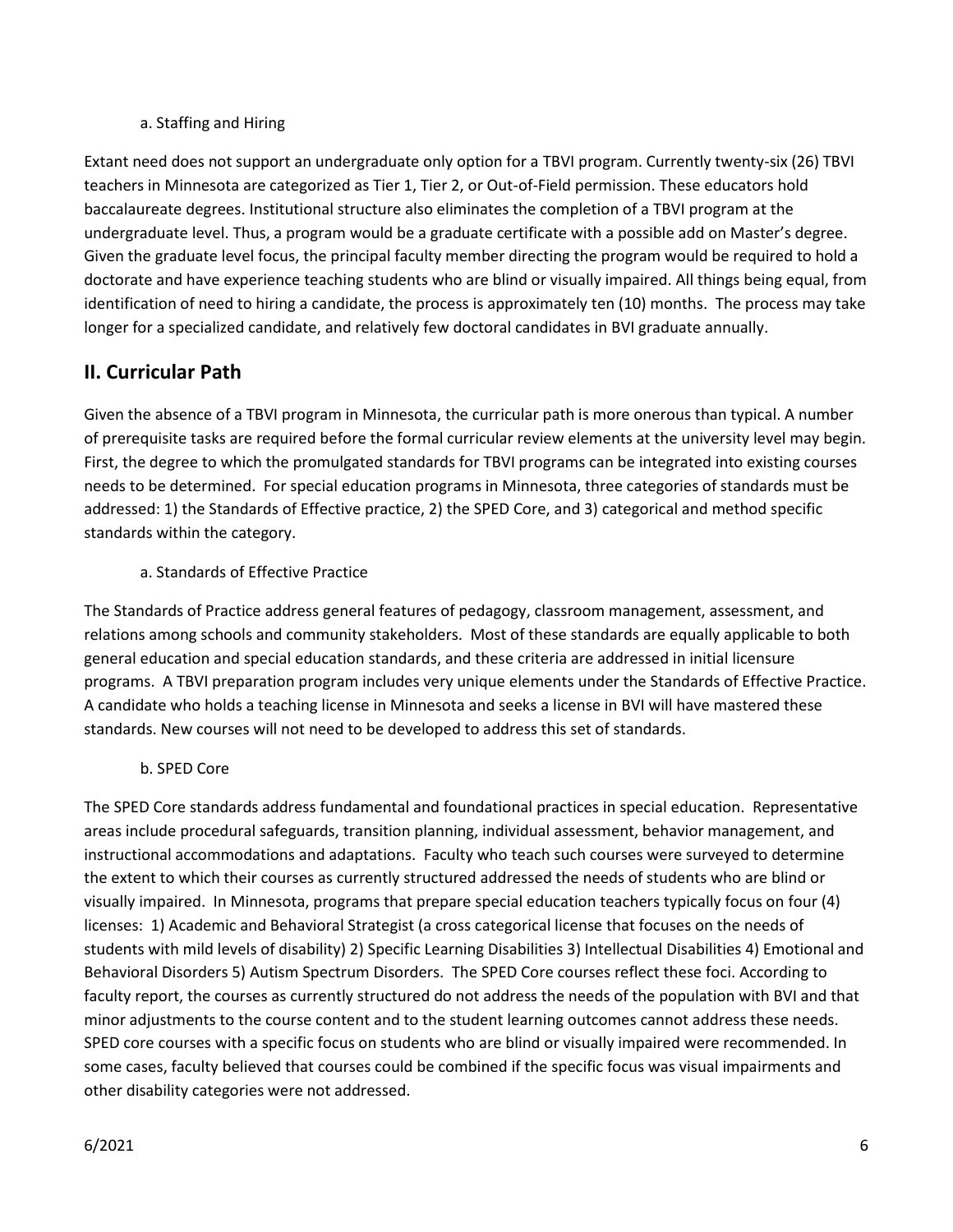#### c. TBVI Specific Standards and Methods

In the absence of an extant TBVI preparation program in Minnesota, no courses that address TBVI specific standards and methods are extant. Courses that address these standards will need to be created.

#### i. Course to Standards Alignment

Following standards alignment, course syllabi will need to be revised or created. For courses addressing the Standards of Effective Practice, minimal changes will be required. For newly revised or created courses, course specific syllabi will be required. Within these syllabi, the standards that are addressed, how these standards are assessed, key assessments, and student learning outcomes must be described. The syllabi must demonstrate that the scope of standards has been addressed.

#### ii. Program of Study

The standards addressed within the program are promulgated in the syllabi. The sequence of courses and concomitant standards are addressed in the program of study. After completing the courses addressing the Standards of Effective Practice and the Special Education core, a student is eligible for courses addressing the category specific demands and advanced methods in a TBVI preparation program. A candidate who holds a Minnesota Teaching License in any category will have fulfilled the Standards of Effective Practice and the preponderance of the Special Education Core.

Because the needs of students who are blind or visually impaired differ from students who have cognitive, pervasive developmental, or emotional disabilities, the program of study for a TBVI program will involve a greater number of courses and credits. For a candidate who holds a special education license and seeks an additional license at the graduate level, the requirements can often be completed with three (3) to five (5) additional courses and a culminating graduate practicum experience; this typically represents twelve (12) to eighteen credits (18). Depending on a student's training and professional experience, existing TBVI preparation programs require thirty-five (35) to fifty-seven (57) credits.

#### d. Institutional Review

In higher education, course and program approval is an element of institutional review. For a new program, two stages are involved. Individual courses are approved, and the integrated courses in the form of a program are reviewed. The review includes course content, student learning outcomes, relations among the program and existing university resources, and alignment with the broader university mission. The duration of the process varies across institutions, but typically, the process is ten (10) to eighteen (18) months in length.

## **III. Regulatory Path: Licensing and Accreditation**

In Minnesota, the ability of a higher education institution to recommend a candidate for a teaching license is distinct from whether the school is accredited. Although some overlap between both sets of regulations, many elements differ significantly. If the institution recruits candidates who are not residents of Minnesota, a TBVI preparation program will need to meet the licensing requirements of Professional Educator Licensing Standards Board (PELSB) and the accreditation requirements of Association for the Education and Rehabilitation of the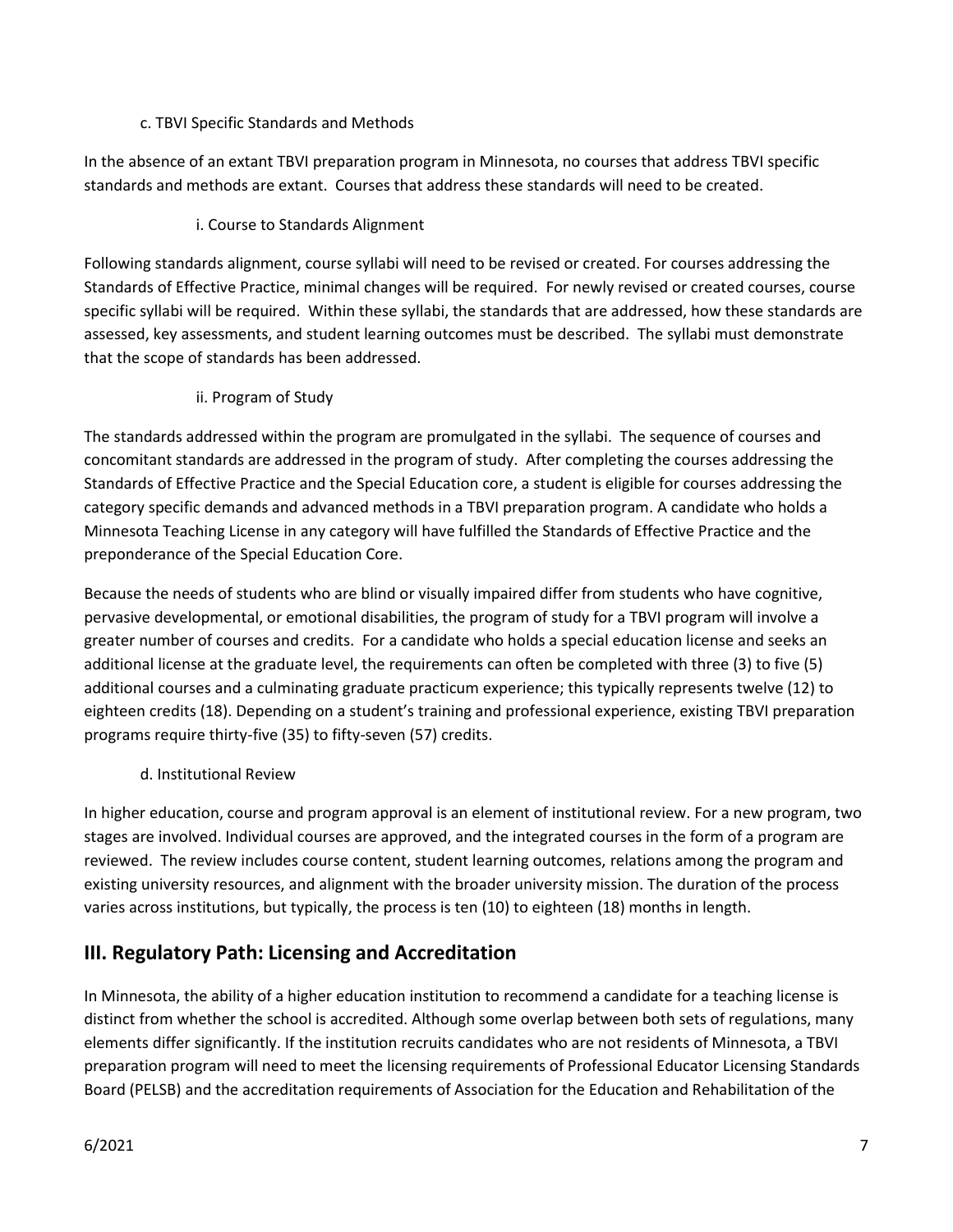Blind (AER). For a TBVI teacher preparation program to function in Minnesota, the PELSB and AER requirements must be fulfilled.

#### a. Licensing

The PELSB program approval process includes all the elements of institutional review. PELSB has requirements that extend and transcend beyond the institutional criteria. The ability to recommend for licensure includes standards related to qualifications to teach methods courses, qualifications to teach literacy courses, and requirements about including content about dyslexia in literacy courses.

For a faculty member to be identified as qualified to teach methods and advanced content in the area of blind and visual impairments, the faculty member must have advanced training in the area, viz., hold a Master's degree or higher, and have experience teaching students who qualify for BVI services.

The state of Minnesota has qualification criteria for faculty who teach literacy courses and for the content of literacy related courses. According to PELSB staff, Braille literacy courses fall under the aegis of these requirements. To be qualified to teach courses related to Braille and Braille literacy practices, the faculty member must demonstrate qualifications via one of two means. In the first instance, the faculty member would need eighteen (18) graduate credits or a dissertation in the area of Braille literacy and at least 3 years as the teacher of record with at least one year of teaching Braille literacy as the teacher of record. In the second instance, the faculty member can demonstrate the equivalent pedagogical and content knowledge and skills to teach braille literacy through alternative criteria. According to MN Statute 112A.092, candidates in all special education teacher preparation programs must demonstrate competencies across an array of standards.

## **IV. Funding Issues**

In this section, issues related to funding and to the financial exigencies of higher education are described. The section is organized thematically. First, faculty costs are addressed. Second, costs not directly related to instruction are examined. These expenses include institutional overhead and indirect costs. The resulting structure for the section is

- I. Funding Issues
	- a. Faculty Costs
	- b. Institutional Overhead and Indirect Costs
		- i. Supervision and College Level Costs
		- ii. Total Cost and Tuition Recapture

Due to financial exigencies, institutions typically require that new programs are either revenue generating or revenue neutral. Revenue would include earmarked private donations, tuition recapture, and extramural funding through grants or capitalized initiatives. New programs must demonstrate short term financial viability and long term sustainability.

For programs and courses with low enrollment, viability and sustainability are difficult to maintain through tuition recapture. The costs for offering a course in an existing program include faculty salary, faculty benefits,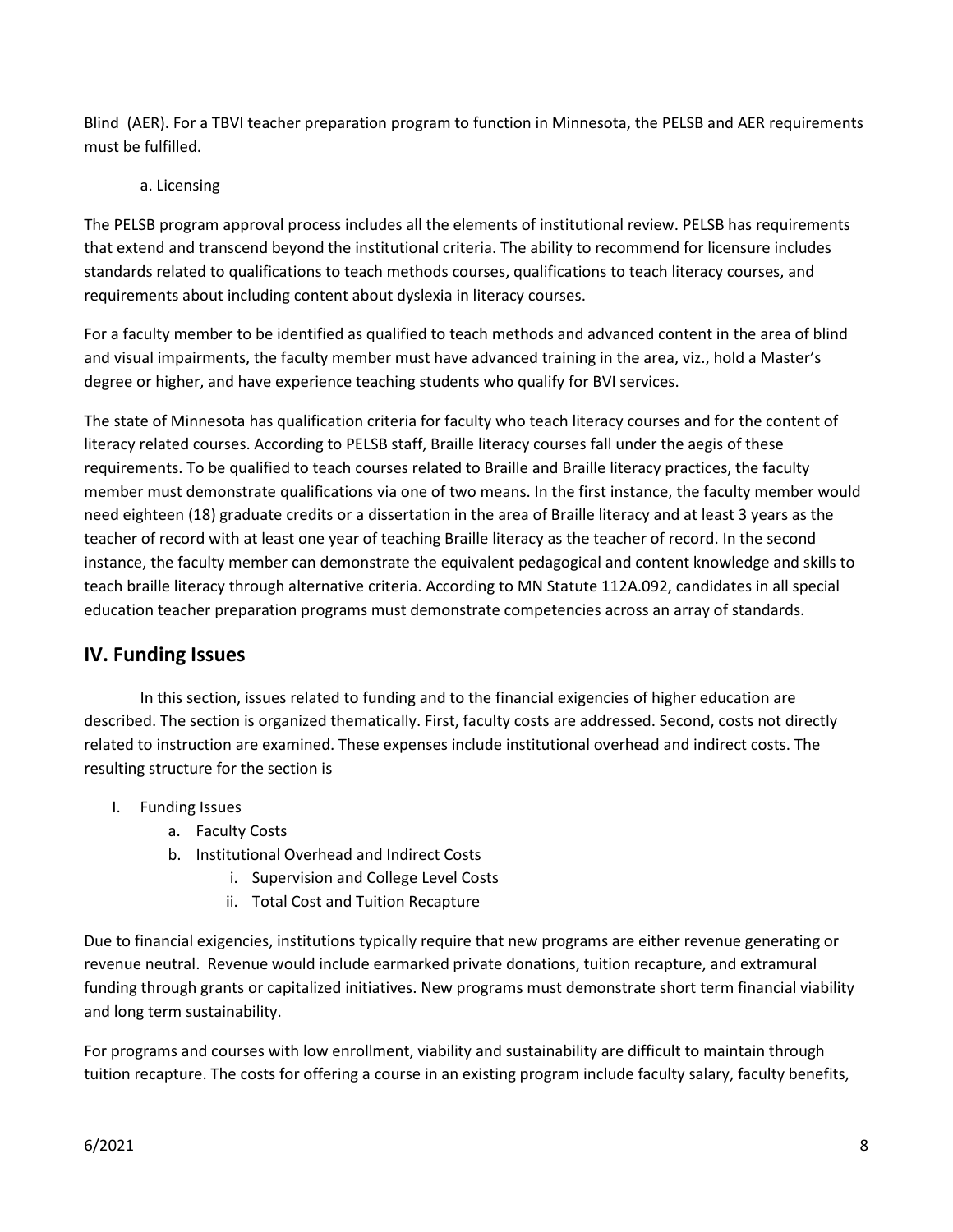and institutional overhead. For purposes of analysis, if one assumes a regional teaching focused institution is offering a program, the course costs would follow this model.

a. Faculty costs

An average salary for an assistant professor of education at a regional institution is approximately \$65,000 per annum. Benefits and fringe are estimated at thirty-three (33) percent of salary, and at this level, these costs equal \$21,450 per annum. Total compensation equals \$86,450 per annum. Faculty load at regional institutions is three (3) courses per semester or six (6) courses per annum. Thus, faculty cost per course equals approximately \$14,400.

b. Institutional overhead and indirect costs

As a predictor, regional institutions use eight (8) percent as an estimate of institutional overhead and indirect costs. This does not include supervision costs, school level overhead, nor development. At eight percent, institutional overhead and indirect costs per course equal \$1,150.

i. Supervision and college level indirect costs

Supervision and college level indirect costs approximate institutional overhead. These costs per course are approximately \$1,150.

ii. Total cost and tuition recapture

The instructional cost for the delivery of a graduate course is approximately \$16,700 per course. In-state tuition for graduate programs is approximately \$431 per credit, and graduate courses are typically three (3) credits or \$1293 per course. Thus, for a course to be revenue neutral, thirteen (13) students need to enroll.

## **Framework for a Potential TBVI Teacher Preparation Program**

In this section, the results from the qualitative critical path analyses and from the root cause analyses are used to suggest a framework for a potential TBVI Preparation Program. Because standards for such a program are externally promulgated and instantiated, the framework begins by organizing standards into common themes and by using those themes and the concomitant standards to structure specific courses. The courses are then arranged into a program of study. To ensure that the program of study is consistent with both common and best practice, it was compared with course sequences at other institutions offering TBVI licenses.

## **Prerequisite Factors**

Based on the results from the root cause analyses, a suggested program would be a graduate level license. First, a graduate program for practicing special educators would ensure that the standards of effective practice and areas of the special education core standards would already be completed. This would allow a program to have an intense focus on issues related to students who are blind or visually impaired. Second, the prior knowledge and experiences of candidates could organize classroom activities and applied experiences. Third, in-line pay increases could offset some of the tuition related costs for students. Finally, a small corpus of Tier 2 teachers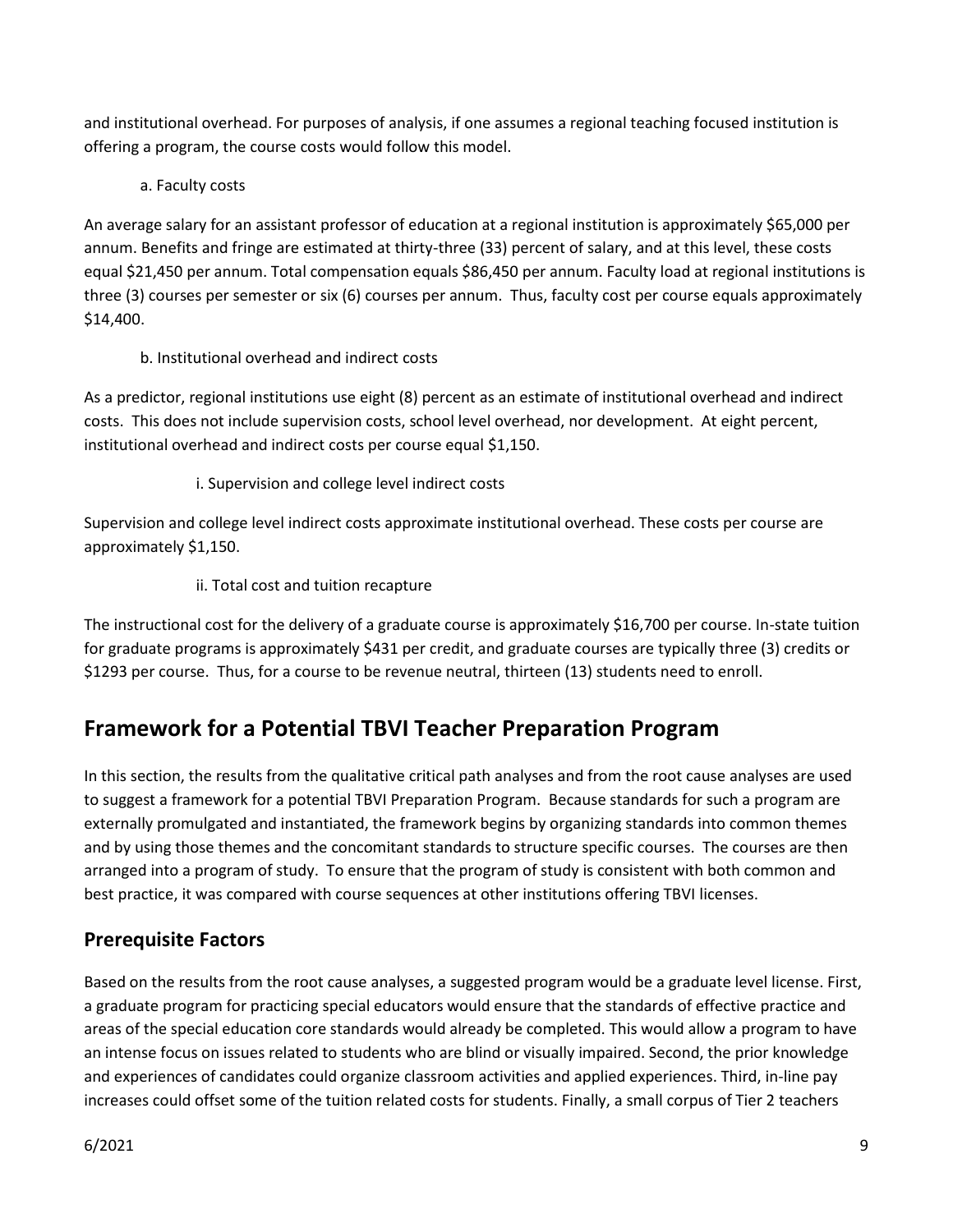working in BVI settings is extant, and by licensing requirements, these potential candidates already hold a baccalaureate degree.

## **Standards of Effective Practice and Special Education Core Standards**

Because the Standards of Effective Practice and Special Education Core Standards are requirements for initial teaching licenses in special education, candidates should understand many foundational principles of special education practice, and from this conceptual base, courses in a TBVI preparation program could have a dedicated focus on visual impairments and blindness. Consequently, the number of required courses can be lessened. Table 1 shows representative standards for TBVI programs that are typically introduced in baccalaureate level special education programs.

#### *Table 1*

Initial Specialty Set: Blind and Visual Impairments Standards Broadly Introduced in Courses Addressing Standards of Effective Practice and Special Education Core

#### **Initial Preparation Standard 1: Learner Development and Individual Learning Differences**

BVI.1.K2 Most prevalent causes of severe, uncorrectable visual impairment in children and youth ages birth to 22

Typically introduced: Foundations of Special Education course Level: 2nd year baccalaureate

#### **Initial Preparation Standard 4: Assessment Knowledge**

BVI.4.K3 Role of specialized, individualized assessment data unique to visual impairment for pre-referral, referral, annual, and tri-annual processes

Typically introduced: a) Individual Assessment course b) Procedural Safeguards course Level: 3rd/4th year baccalaureate

BVI.4.K4 Knowledge of federal and state requirements for eligibility and for timing of assessments Typically introduced: a) Individual Assessment course b) Procedural Safeguards course Level: 3rd/4th year baccalaureate

BVI.4.S1 Interpret medical reports and multiple sources of data, including background information and family history, to plan and implement nondiscriminatory assessments

Typically introduced: a) Individual Assessment course Level: 4th year baccalaureate

BVI.4.S2 Use multiple sources of valid information/data, including data from formal/informal assessments to evaluate the effectiveness of intervention, instruction, specialized media, materials, equipment, and the physical environment

Typically introduced: a) Individual Assessment course Level: 4th year baccalaureate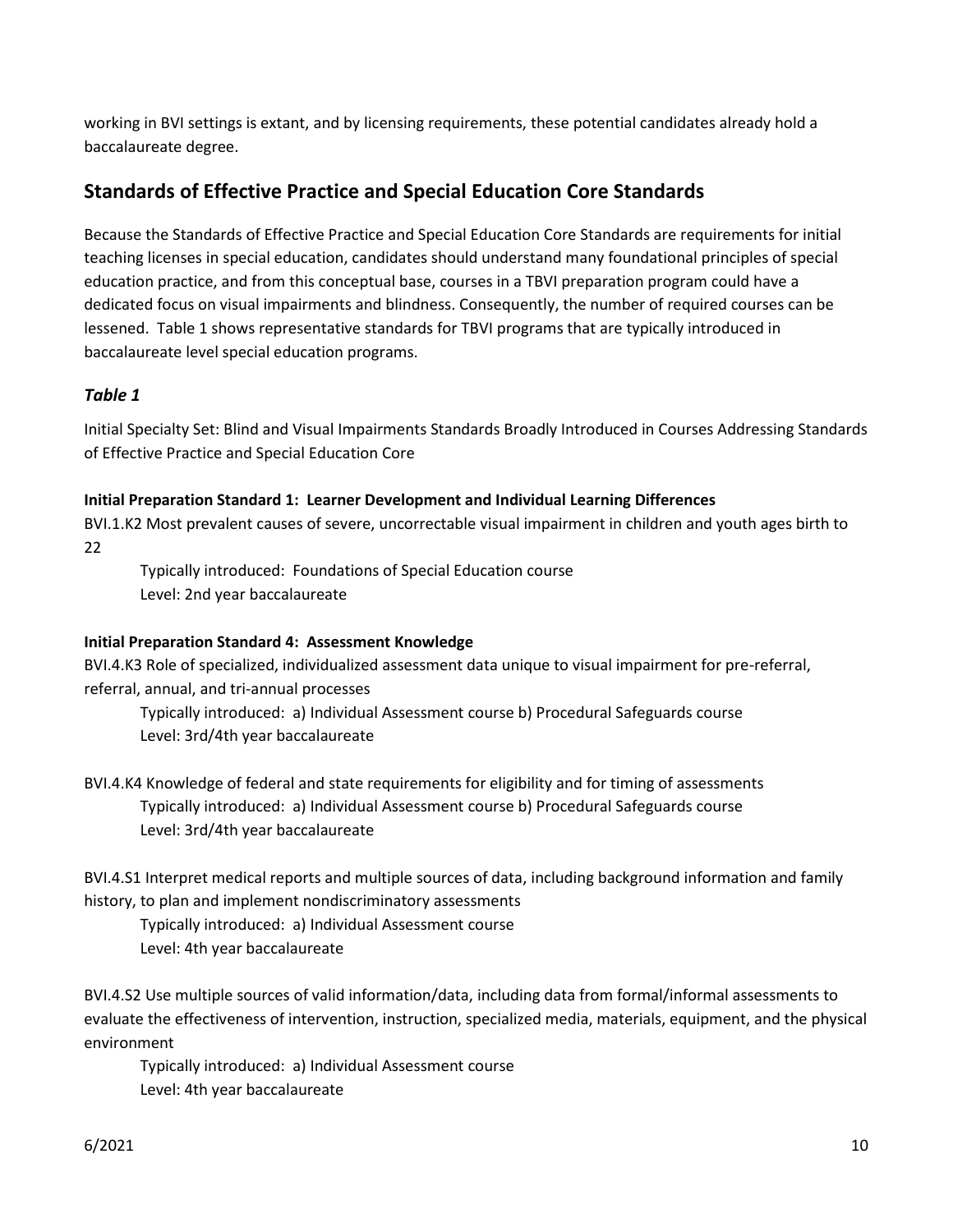Depending on an individual candidate's undergraduate program of study, other standards may be addressed, but an assumption that a student understands procedural safeguards, individual assessment, lesson planning, and pedagogy is not unwarranted. Thus, a program could address how these concepts affect practice specifically in the context of blindness and of visual impairments.

## **Program of Study**

Myriad factors affect the number of credits that are included in extant TBVI teacher preparation programs. These factors include if Student has an existing license in special education, if the program is a certificate program versus leading to a Master's degree, and if an additional focus in the program is extant. Representative ancillary foci include extension of scope of the license program and horizontal expansion of curriculum into related areas. With the previous caveats, the typical number of credits in existing licensure programs is approximately forty (40) credits. In most cases, the programs culminate with a Master's degree. Table 2 shows a set of courses that could lead to a license in BVI at the graduate level. The set of courses assumes an existing special education license, and the focus is simply on licensure.

#### *Table 2*

#### BVI Courses

1. Biological Foundations of Visual Impairments and Characteristics of Learners who have Visual Impairments (3 credits)

2. Braille: Foundations and Literacy Processes (3 credits)

3. Advanced Braille and Instructional Technologies for Literacy (3 credits)

4. Developmental and Communication Needs of Blind and Visually Impaired Learners (3 credits)

- 5. Foundations of Orientation and Mobility for Teachers of Students with Visual Impairments (3 credits)
- 6. Advanced Assistive Technology for Teachers of Students who are Blind or Visually Impaired (3 credits)

7. Standardized, Informal, and Environmental Assessment for Teachers of Students with Visual Impairments (3 credits)

8. Teacher-Leaders and Advocates for Blind and Visually Impaired Learners (3 credits)

9. Advanced Methods in BVI (3 credits)

10. Graduate Practicums (6 credits)

Total Credits in Program: 33 credits

The total credit in the program equals thirty-three (33) credits. With this number of credits, a Master's degree could typically be stacked on the set with three (3) additional classes. The number of credits provides IHEs with some flexibility in adding courses or additional foci to a program without placing an undue onus upon its candidates. A cohort of candidates completing two (2) courses per semester including summer semesters could complete the license in two years. IHEs could elect to hasten or to slow the progress of cohorts based upon enrollments and institutional needs.

A program with the above structure fulfills the scope of license and meets all of the standards for a TBVI program. The following tables show the course to standards alignment.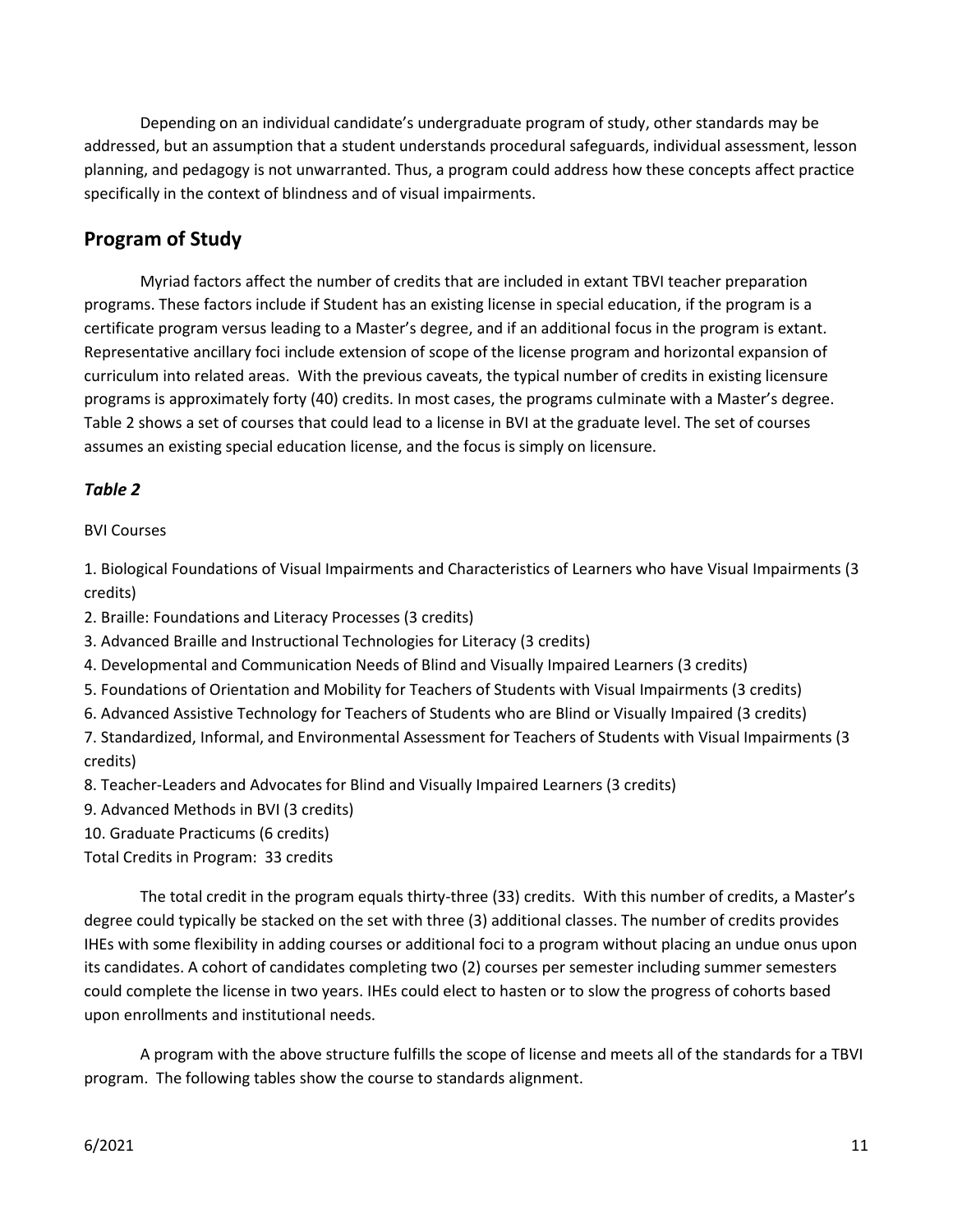#### *Table 3*

Biological Foundations: Course to Standards Alignment

Biological Foundations of Visual Impairments and Characteristics of Learners who have Visual Impairments

#### **Initial Preparation Standard 1: Learner Development and Individual Learning Differences**

BVI.1.K1 Development of the human visual system and areas of the brain involved in processing visual images

BVI.1.K2 Most prevalent causes of severe, uncorrectable visual impairment in children and youth ages birth to 22

BVI.1.K3 Terminology related to diseases and disorders of the human visual system, including cerebral/cortical visual impairment

BVI.1.K4 Implications of prevalent visual conditions

BVI.1.K5 Sensory development and its impact on development and learning when vision is impaired

BVI.1.K6 Impact and implications of sociocultural/psychosocial factors on social emotional development Skills

#### **Initial Preparation Standard 4: Assessment Knowledge**

BVI.4.S1 Interpret medical reports and multiple sources of data, including background information and family history, to plan and implement nondiscriminatory assessments

#### *Table 4*

Braille: Foundations and Literacy Processes: Course to Standards Alignment

#### **Initial Preparation Standard 3: Curricular Content Knowledge**

BVI.3.S1 Demonstrate proficiency in reading, writing, proofreading, and interlining alphabetic and fully contracted Unified English Braille

BVI.3.S3 Produce braille with brailler, slate and stylus, computer (including use of braille translation software), and braille production methods

#### **Initial Preparation Standard 5: Instructional Planning & Strategies Knowledge**

BVI.5.K1 Proper use and care of braille and braille production devices and technology equipment, including maintenance of devices and software updates

BVI.5.S2 Obtain resources, including published curricula, for braille codes currently in use

#### *Table 5*

Course to Standard Alignment: Advanced Braille and Instructional Technologies

#### 6/2021 12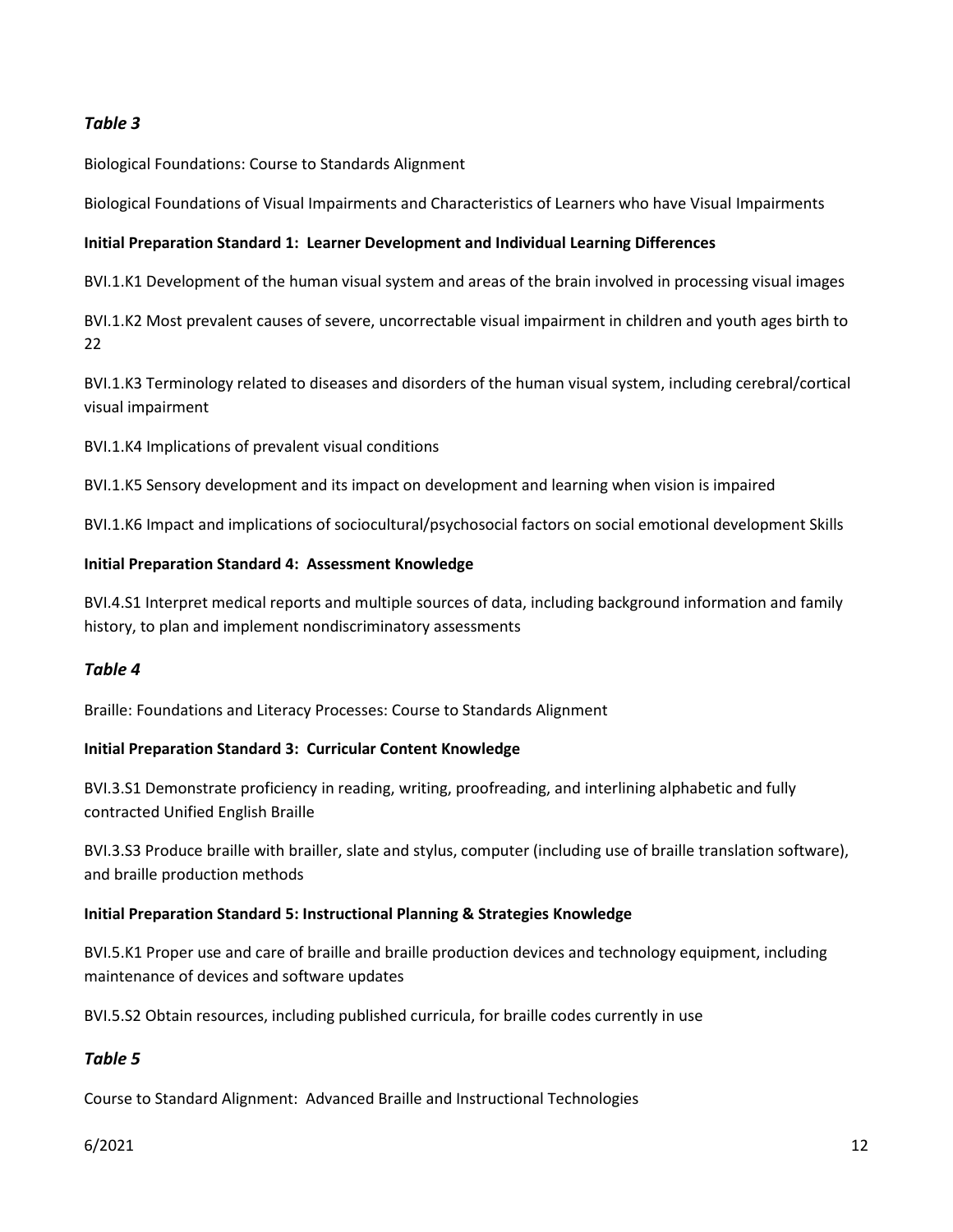BVI.5.S11 Teach students with low vision to use optical, electronic, and non-optical devices to optimize visual efficiency and independently use dual learning media such as visual and auditory information, or auditory and tactile information

BVI.3.S7 Identify and adapt general education and visual impairment specific curricula for instruction of literacy, other academic areas, and the expanded core curriculum

BVI.7.S9 Collaborate with families and the educational team to promote literacy development

#### **Initial Preparation Standard 5: Instructional Planning & Strategies Knowledge**

BVI.3.S2 Demonstrate basic proficiency in reading and writing braille for mathematic and scientific notation and in using the abacus

BVI.5.S3 Use digital resources, hardware, and software to produce and access materials in accessible media including the conversion of print materials into braille, tactile, and/or digital formats

BVI.5.S4 Teach varied visual, nonvisual, and multi-sensory devices, programs, and software to launch, navigate, save, and retrieve information on devices and local systems and online

BVI.5.S5 Select and use various visual, nonvisual, multisensory, and adaptive methods to teach technology skills by integrating students' assessed needs into instructional methods for teaching sensory efficiency skills, use of learning media, individual keyboarding, reading, writing, editing, and listening skills

BVI.5.S7 Integrate basic principles of accessibility to select, create, adapt, and format text, images, and media to promote usability and accessibility to meet the individual needs of students with visual impairments

BVI.5.S8 Provide systematic, explicit braille literacy instruction using embossed materials and digital technologies to meet individual needs

BVI.5.S9 Teach the use of the abacus, accessible calculator, tactile graphics, adapted equipment, and appropriate technology for mathematics and science instruction to meet individual needs

BVI.5.S10 Teach students to access, interpret, and create increasingly complex printed and digital graphics in visual and/or tactile forms, including maps, charts, diagrams, and tables, based on individual needs

#### *Table 6*

Developmental and Communication Needs of Blind and Visually Impaired Learners: Course to Standards Alignment

#### **Initial Preparation Standard 1: Learner Development and Individual Learning Differences Knowledge**

BVI.1.S1 Accurately read, interpret, and summarize eye reports and serve as liaison to families and other members of the educational team to individualize services

#### **Initial Preparation Standard 5: Instructional Planning & Strategies Knowledge**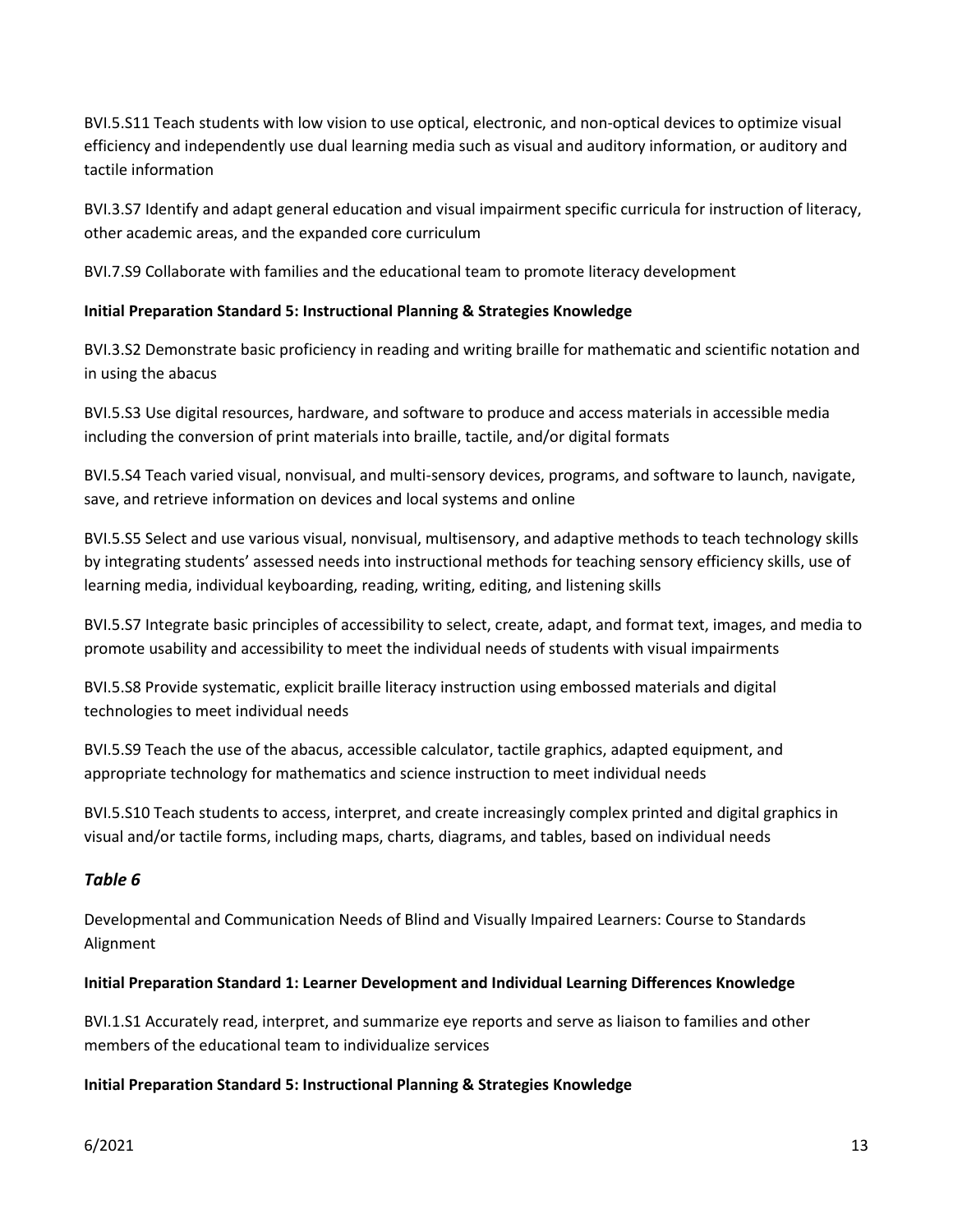BVI.5.S1 Develop, coordinate, and implement appropriate programs for infants and young children with visual impairment, including those with co-occurring disabilities, and their families

BVI.5.S24 Collaboratively develop, implement, and continuously monitor communication goals, objectives, and systems for students with visual impairments and co-occurring disabilities

BVI.5.S25 Select, adapt, and use nonvisual/alternate instructional strategies to address co-occurring disabilities

#### **Initial Preparation Standard 7: Collaboration Knowledge**

BVI.7.K1 Role in conveying, to families and teams, information about the impact and implications of visual impairment on development and learning and access to the general and expanded core curriculum

BVI.7.K2 Role in working collaboratively with families and teams for referral for counseling, therapy, or other services to address the unique needs of visual impairment

#### *Table 7*

Foundations of Orientation and Mobility for Teachers of Students with Visual Impairments: Standards to Course Alignment

Foundations of Orientation and Mobility for Teachers of Persons with Visual Impairments

#### **Initial Preparation Standard 2: Learning Environments Knowledge**

BVI.2.K1 Physical and virtual environmental factors that impact the acquisition of spatial and positional concepts, access to and synthesis of data visualizations, and other concepts typically acquired through vision Skills

BVI.2.S1 Identify and implement physical and virtual environmental accommodations and modifications to facilitate optimal sensory use and multisensory access to, and active participation in, individual and group activities in general and expanded core curriculum environments

BVI.2.S2 Collaborate with team members to design and implement environments that promote optimal sensory use, foundational orientation and mobility skills, independence, social engagement, and efficient storage of specialized materials

BVI.2.S7 Teach developmentally appropriate human guide, self-familiarization with new environments, protective, and alignment techniques for independent travel to promote safety across environments

BVI.2.S8 Teach orientation skills using environmental features, self-advocacy for optimal environmental accommodations and modifications, including requesting and refusing assistance as needed

#### **Initial Preparation Standard 3: Curricular Content Knowledge**

BVI.3.S4 Demonstrate basic proficiency in human guide, protective, alignment, and search techniques in orientation and mobility with developmentally appropriate modifications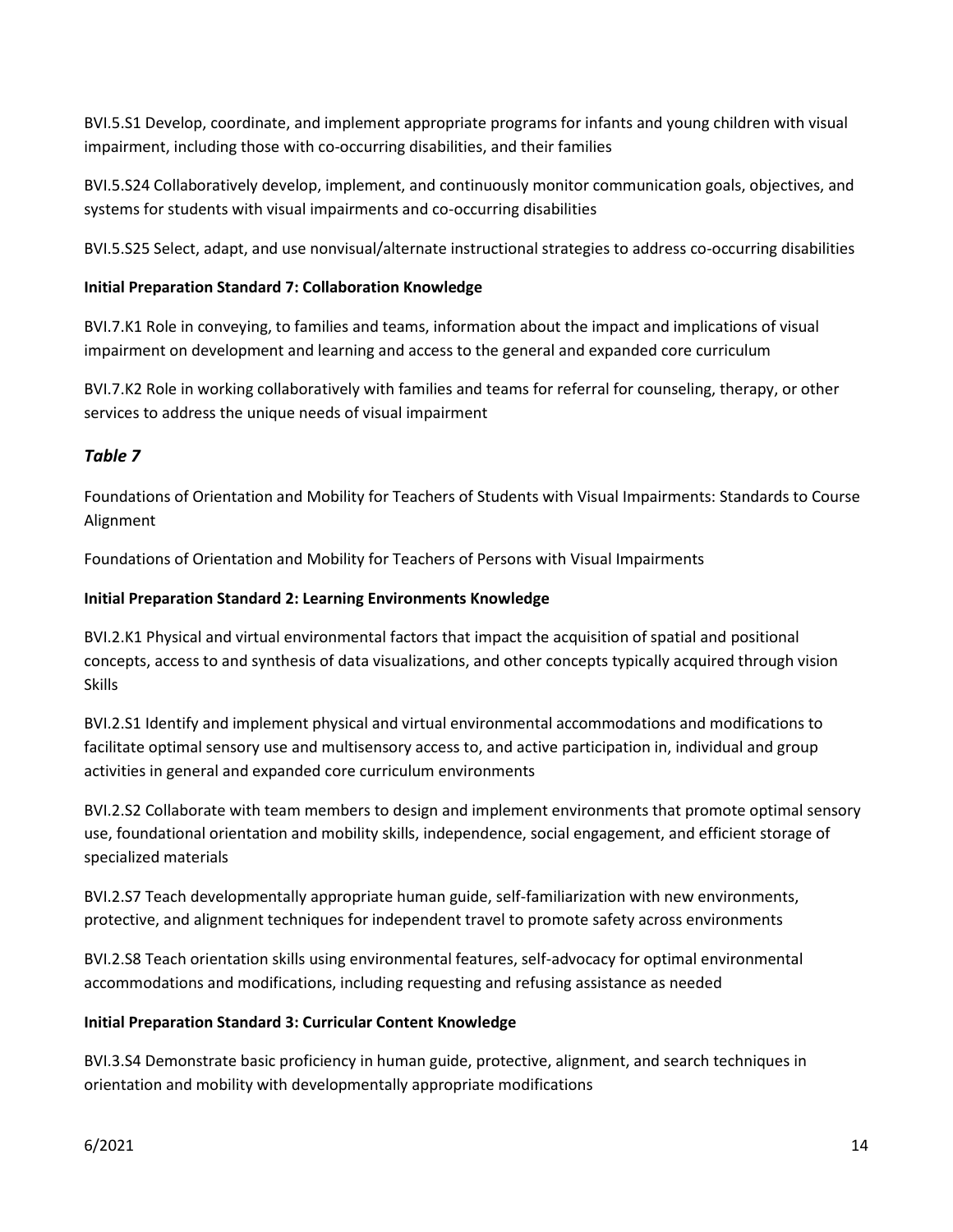#### **Initial Preparation Standard 5: Instructional Planning & Strategies Knowledge**

BVI.5.S12 Promote and reinforce sensorimotor and physical skills, including gross and fine motor skills, posture, balance, purposeful movement, and strength to meet individual needs unique to visual impairment

BVI.5.S13 Teach basic orientation, body image, spatial, temporal, positional, directional, and environmental concepts based on individual needs to promote motor skill development, orientation and mobility, and academic and social inclusion

BVI.5.S14 Teach and reinforce human guide techniques to students with visual impairment, their peers, and others who interact with them

BVI.5.S15 Orient students to unfamiliar environments

BVI.5.S16 Reinforce skills taught by orientation and mobility specialists to support the use of mobility devices and dog guides, for orientation and mobility

BVI.5.S17 Teach independent living and organization skills using alternate and nonvisual strategies

BVI.7.S5 Collaborate with families and orientation and mobility specialists to reinforce orientation and mobility skills and other expanded core curriculum skills

#### *Table 8*

Advanced Assistive Technology for Teachers of Students who are Blind or Visually Impaired: Course to Standards Alignment

#### **Initial Preparation Standard 2: Learning Environments Knowledge**

BVI.2.S3 Identify unique issues specific to visual impairment for accessing digital multimedia and virtually built environments

BVI.2.S4 Use ergonomics and appropriate technology settings aligned with students' preferred learning media and low tech strategies to support ubiquitous computing to promote access to the general and expanded core curriculum

BVI.2.S5 Facilitate incidental learning experiences to address nonvisual access to physical and virtual environments

#### **Initial Preparation Standard 3: Curricular Content Knowledge**

BVI.3.K2 Advantages and disadvantages of a wide range of instructional and assistive technologies specific to visual impairment skills

BVI.3.S5 Identify specialized resources unique to visual impairment to address the specific communication needs of students with varied communication abilities, reading levels, and language proficiency

#### **Initial Preparation Standard 4: Assessment Knowledge**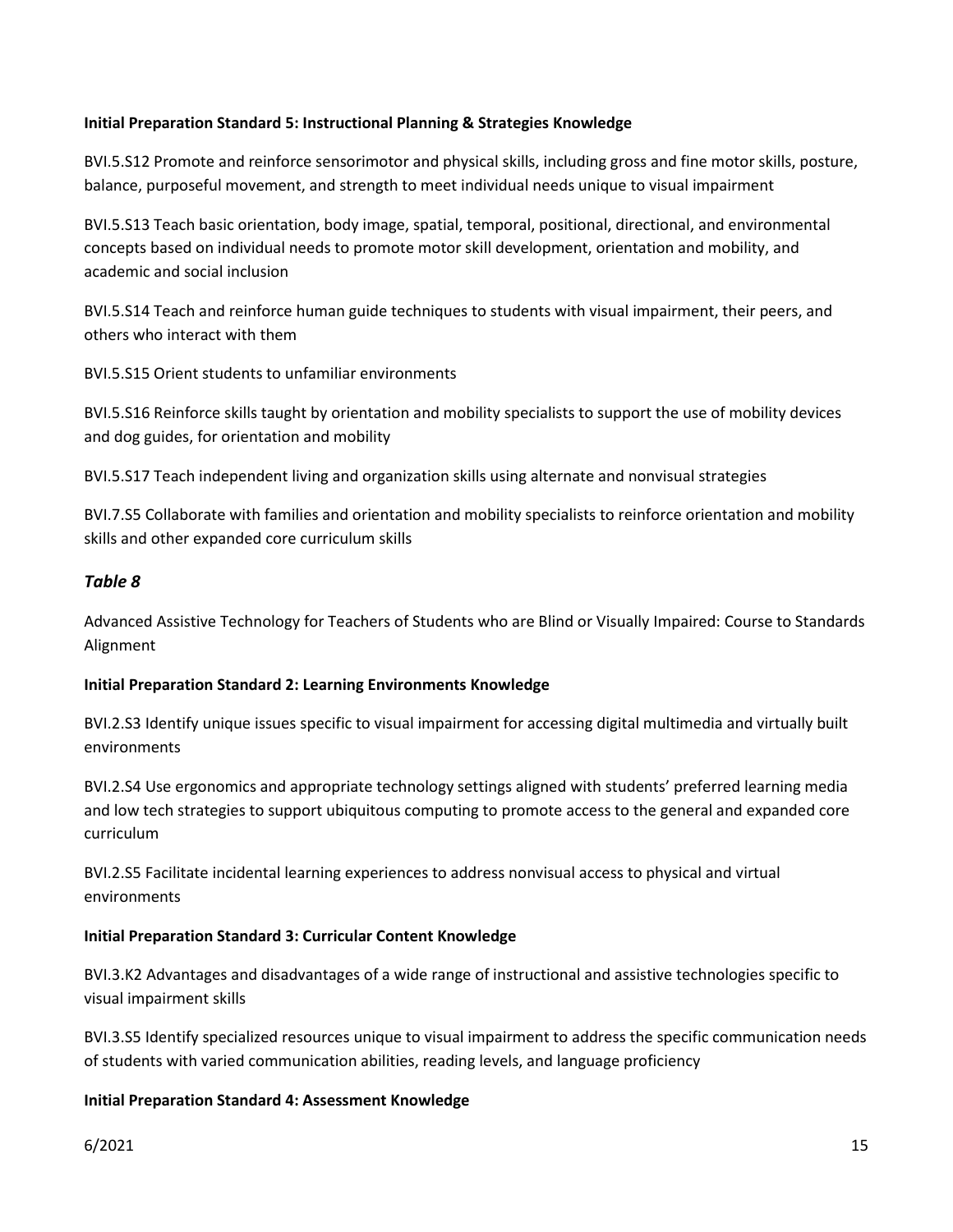BVI.5.K4 Knowledge of a range of cost effective technological devices from low to high tech for the instructional needs specific to visual impairment skills

BVI.4.S13 Assess accessibility needs of individuals who are visually impaired who are English learners or from diverse backgrounds

BVI.4.S14 Use results of clinical low vision evaluation, functional vision, learning media, and assistive technology assessments to identify optimal assistive technology

#### **Initial Preparation Standard 7: Collaboration Knowledge**

BVI.7.S2 Collaborate with technology and curriculum development staff on accessibility needs

#### *Table 9*

Standardized, Informal, and Environmental Assessment for Teachers of Students with Visual Impairments: Course to Standards Alignment

BVI.1.S2 Select and develop assessment and teaching strategies, accommodations and modifications that address age, visual impairment, family values and priorities, visual prognosis, and other individual characteristics

BVI.1.S3 Use nonvisual/alternate strategies to promote attachment, early communication/literacy, orientation and mobility, and independence to address the effects of visual impairment on families and the reciprocal impact on individuals' self-esteem

#### **Initial Preparation Standard 2: Learning Environments Knowledge**

BVI.2.S6 Evaluate social skills and design behavior strategies for learners with visual impairments to maximize positive social engagement and interaction across environments

#### **Initial Preparation Standard 3: Curricular Content Knowledge**

BVI.3.K1 Relationship of individualized assessment, intervention planning/implementation, development of individualized education programs/individualized family service plans, progress monitoring, and placement specific to unique needs of visual impairment

BVI.3.S6 Develop, implement, and continuously monitor learning objectives and goals for optimizing sensory efficiency, developing concepts, and accessing the general and expanded core curriculum across settings

#### **Initial Preparation Standard 4: Assessment Knowledge**

BVI.4.K1 Challenges of assessing students with visual impairments and co-occurring disabilities

BVI.4.K2 Options for specialized assessment materials and equipment for unique sensory needs

BVI.4.K3 Role of specialized, individualized assessment data unique to visual impairment for pre-referral, referral, annual, and tri-annual processes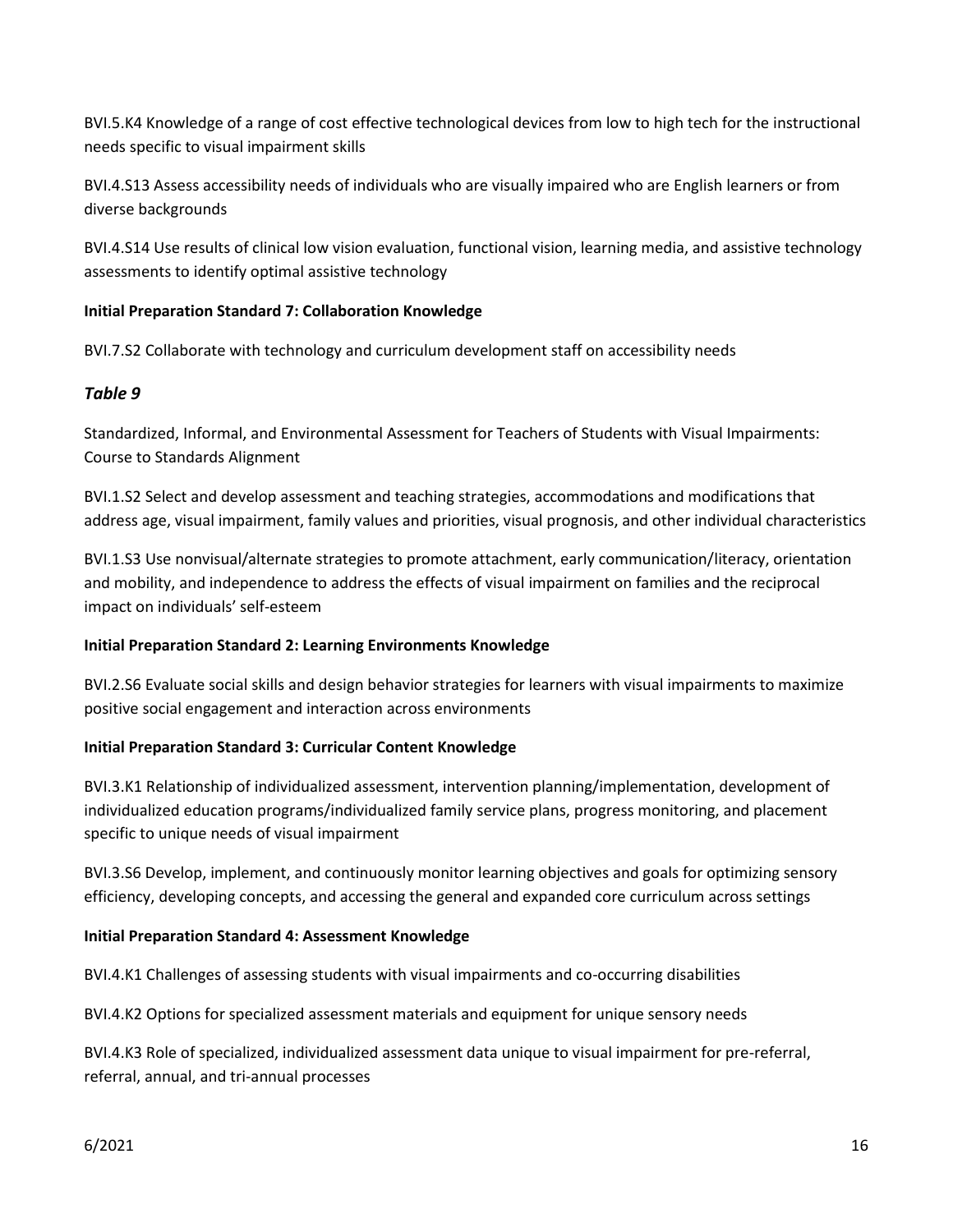BVI.4.S2 Use multiple sources of valid information/data, including data from formal/informal assessments to evaluate the effectiveness of intervention, instruction, specialized media, materials, equipment, and the physical environment

BVI.4.S3 Use valid assessment results and medical reports to determine eligibility for vision specific services, for students with and without specific visual diagnoses

BVI.4.S4 Use valid assessment data and knowledge of the potential impact of visual impairment on psychosocial functioning to identify when referral for services is needed

BVI.4.S5 Adapt assessments when tests are not validated on individuals with visual impairments to determine baseline performance

BVI.4.S6 Identify assessment items and measures that are biased and make recommendations for non-visual or alternate accommodations and modifications

BVI.4.S7 Collaborate with team members and families to plan and implement assessment and interpret assessment results on issues specific to visual impairment

BVI.4.S8 Conduct individualized functional vision, learning media, assistive technology and other expanded core curriculum-related assessments

BVI.4.S9 Interpret and/or assess cognitive, motor, social, and language concepts unique to individuals with visual impairments

BVI.4.S10 Use multiple sources of data to determine appropriate learning and literacy media (braille, print, or dual) and assistive technology

BVI.4.S11 Interpret assessment results to determine individual needs to support acquisition of skills in the general and expanded core curriculum

BVI.4.S12 Address limitations of standard scores and non-standard data when communicating visual impairment specific assessment data to educational teams and families.

#### *Table 10*

Teacher-Leaders and Advocates for Blind and Visually Impaired Learners: Course to Standards Alignment

#### **Initial Preparation Standard 2: Learning Environments Knowledge**

BVI.2.S9 Teach nonvisual and alternate strategies for promoting digital citizenship and secure online practices

BVI.4.K4 Knowledge of federal and state requirements for eligibility and for timing of assessments

#### **Initial Preparation Standard 5: Instructional Planning & Strategies Knowledge**

BVI.5.S22 Teach students their legal rights and responsibilities related to being a citizen with a visual impairment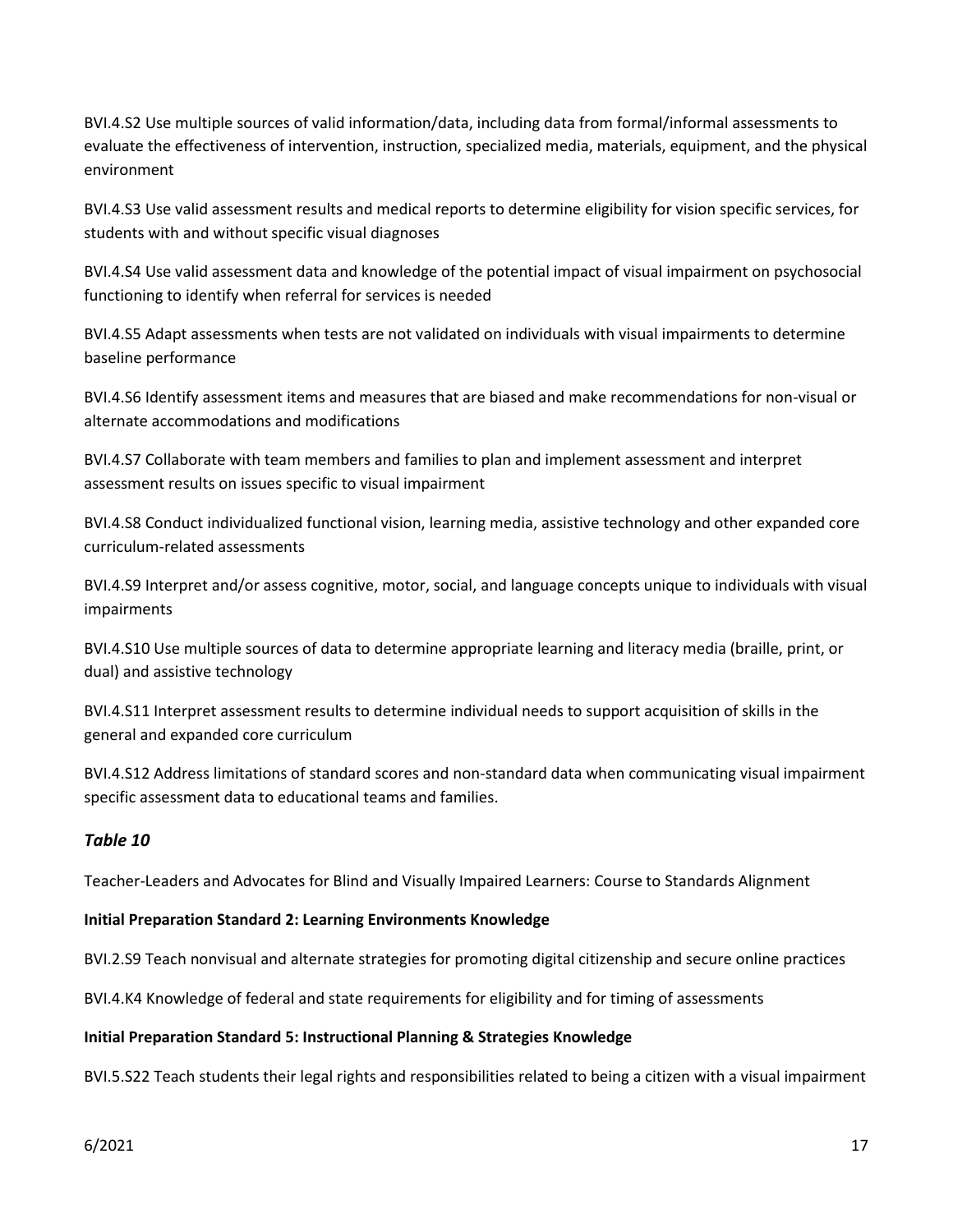BVI.5.S23 Prepare students with progressive visual conditions to transition to alternative skills

BVI.5.S6 Plan and implement explicit instruction in assistive technology, including digital citizenship, that integrates students' ability to meet, manage, and advocate for their own needs

BVI.6.K1 Roles and responsibilities of teachers and support personnel in providing services for students with visual impairments in a range of settings

BVI.6.K2 Current knowledge of eligibility criteria for specialized services, funding, and materials sources specific to visual impairment

BVI.6.K5 Role in determining and recommending appropriate type and amount of services based on evaluation of needs in all areas of the expanded core curriculum

BVI.6.K6 Current knowledge of laws that impact and protect individuals with visual impairments

BVI.6.K7 Roles of all members of educational/vision care teams Skills

BVI.6.S1 Develop and maintain professional learning and practice by actively participating in professional organizations

BVI.6.S2 Articulate instructional and professional philosophies and ethical practices to address the specific needs of students with visual impairment across settings including the expanded core curriculum

BVI.6.S3 Articulate and advocate for individual needs regarding placement, service delivery models, type and amount of service, and key components of services unique to visual impairment across ages and settings

BVI.6.S4 Advocate for reasonable nonvisual and alternate accommodations and modifications on standardized assessments

BVI.6.S5 Advocate for evidence-based educational policy related to visual impairment and low incidence disabilities

BVI.6.S6 Articulate a plan for maintaining continuous professional development to remain current on all areas of the expanded core curriculum, with particular attention to assistive and instructional technology, most prevalent causes of and medical treatments for severe visual impairment, and co-occurring disabilities

BVI.6.S7 Evaluate and discern credible and scholarly sources of information about visual impairments, including knowledge of valid and reliable research techniques

#### **Initial Preparation Standard 5: Instructional Planning & Strategies Knowledge**

BVI.5.K2 Importance of creating positive, productive learning environments that foster independence and student achievement, and that reduce the tendency of others to engender learned helplessness in learners with visual impairments

BVI.5.K3 Knowledge of evidence-based practices for teaching students with visual impairments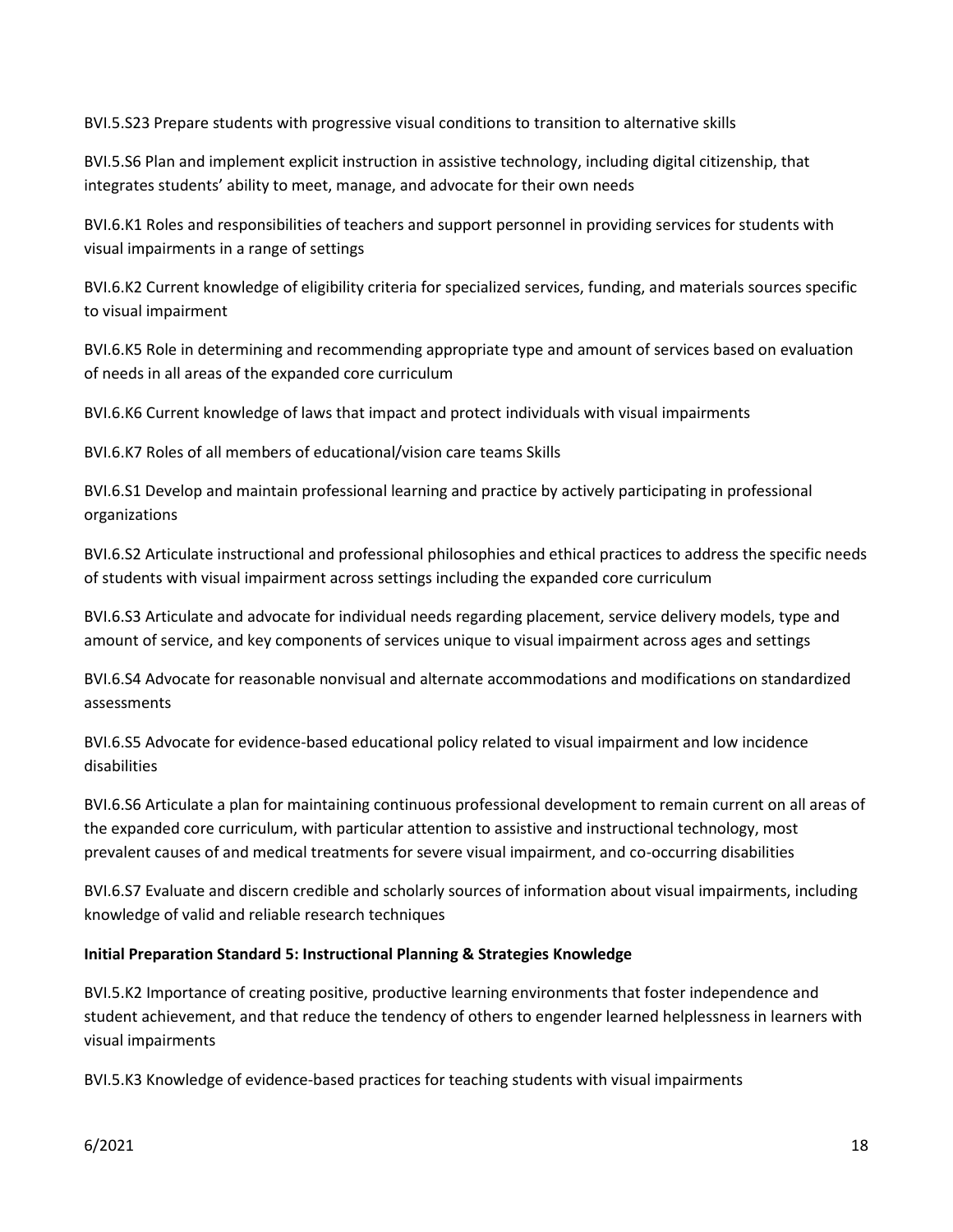BVI.5.S18 Teach social communication skills related to appropriate body language, non-verbal communication, and social etiquette

BVI.5.S19 Teach development and monitoring of relationships and friendships, and knowledge of self, including human sexuality

BVI.5.S20 Teach skills usually acquired visually to develop and enhance participation in fitness/leisure/recreation activities, hobbies, and team and spectator sports to facilitate inclusion across settings

BVI.5.S21 Teach students to recognize and report behaviors that they may not perceive visually that may threaten their personal safety and well being

#### **Initial Preparation Standard 6: Professional Learning & Ethical Practice Knowledge**

BVI.6.K3 Historical, political, and sociocultural forces unique to the education of students with visual impairments

BVI.6.K4 Awareness of the impact of nonverbal reactions and behaviors that are not accessible to students with visual impairments

#### **Initial Preparation Standard 6: Professional Learning & Ethical Practice Knowledge**

BVI.6.K3 Historical, political, and sociocultural forces unique to the education of students with visual impairments

BVI.6.K4 Awareness of the impact of nonverbal reactions and behaviors that are not accessible to students with visual impairments

#### **Initial Preparation Standard 7: Collaboration Knowledge**

BVI.7.K1 Role in conveying, to families and teams, information about the impact and implications of visual impairment on development and learning and access to the general and expanded core curriculum

BVI.7.K2 Role in working collaboratively with families and teams for referral for counseling, therapy, or other services to address the unique needs of visual impairment

BVI.7.K3 Role in increasing awareness of accessibility in physical and virtual environments and improving equitable access to information for families and the educational team

BVI.7.K4 Importance of role models with visual impairment for a full range of individual learners across settings

BVI.7.S1 Collaborate with educational team and families on service delivery issues unique to visual impairment

BVI.7.S3 Serve as liaison between medical care providers, families, and other members of the educational team

BVI.7.S4 Collaborate with vision care professionals to facilitate access to the general and expanded core curriculum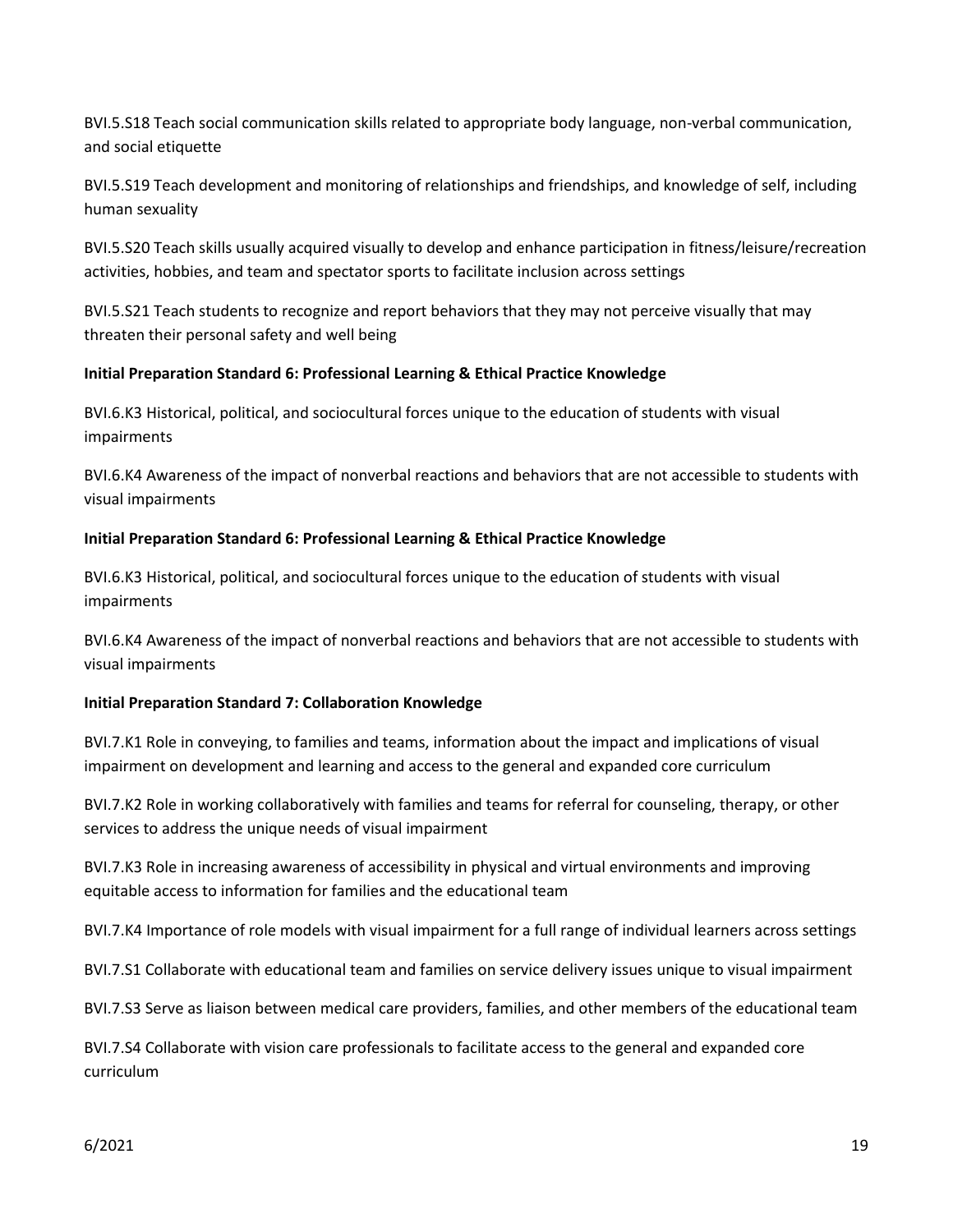BVI.7.S6 Collaborate with families and other team members to plan and implement transitions

BVI.7.S7 Instruct and supervise paraeducators, and provide information to families and the educational team in nonvisual strategies that promote independence and autonomy

BVI.7.S8 Instruct and supervise paraeducators and braille transcribers, and provide information to families and the educational team on the production of accessible media

BVI.7.S10 Collaborate with assistive technology professionals to identify and support customized tools to meet the accessibility needs of individuals with visual impairments

#### *Table 11*

Advanced Methods in BVI: Course to Standards Alignment

#### **Initial Preparation Standard 2: Learning Environments Knowledge**

BVI.2K.1 Physical and virtual environmental factors that impact the acquisition of spatial and positional concepts, access to and synthesis of data visualizations, and other concepts typically acquired through vision Skills

BVI.2.S1 Identify and implement physical and virtual environmental accommodations and modifications to facilitate optimal sensory use and multisensory access to, and active participation in, individual and group activities in general and expanded core curriculum environments

#### **Initial Preparation Standard 4: Assessment Knowledge**

BVI.4.K5 Implications of short and long term use of accommodations and modifications unique to students with visual impairments Skills

BVI.4.S1 Interpret medical reports and multiple sources of data, including background information and family history, to plan and implement nondiscriminatory assessments

Additional Content Teaching strategies and methods Application of teaching strategies and methods

#### *Table 12*

Applied Experiences and Graduate Practicums (completed in conjunction with Advanced Methods)

Foci: Combination of Applied Experiences and Practicum must demonstrate scope of the license (K-12)

Courses:

Applied Experience I Applied Experience II Practicum